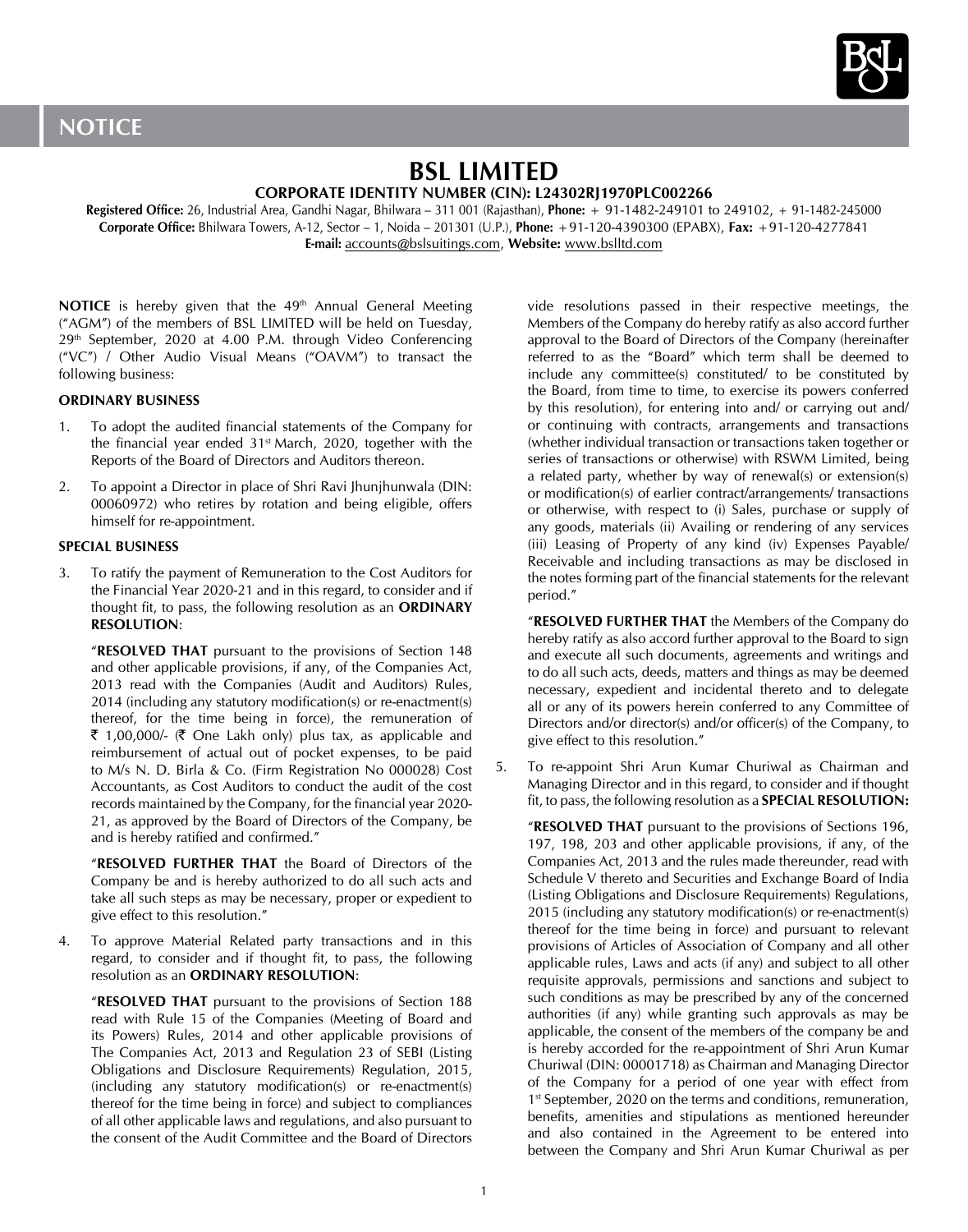the recommendation of Nomination & Remuneration Committee with liberty to the Board of Directors to alter and vary the terms and conditions of appointment and / or remuneration, subject to the same not exceeding the limits specified under Schedule V of the Companies Act, 2013 and/ or any statutory modification(s) or re-enactment(s) thereof."

| 1)                                                                             | Period of Agreement                     |                                                                                           | From 1 <sup>st</sup> September, 2020 to 31 <sup>st</sup> August, 2021                                                                                                                                                                                                                                              |  |  |  |  |
|--------------------------------------------------------------------------------|-----------------------------------------|-------------------------------------------------------------------------------------------|--------------------------------------------------------------------------------------------------------------------------------------------------------------------------------------------------------------------------------------------------------------------------------------------------------------------|--|--|--|--|
| 2)                                                                             | Name, Position & Designation            |                                                                                           | Shri Arun Kumar Churiwal, Chairman & Managing Director                                                                                                                                                                                                                                                             |  |  |  |  |
| 2(A) Duties                                                                    |                                         |                                                                                           | The Chairman & Managing Director shall be subject to the Superintendence, Control and<br>direction of the Board of Directors and be entrusted with substantial powers of management<br>and shall have control and be responsible for the general conduct and management of the<br>business affairs of the company. |  |  |  |  |
| 3)                                                                             | Remuneration                            |                                                                                           | He shall be entitled to the following emoluments, benefits and perquisites during the period<br>of his employment subject to the ceiling limits laid down in Section 197, Section 198 and<br>Schedule V of the Companies Act, 2013:                                                                                |  |  |  |  |
|                                                                                | А.                                      | Salary                                                                                    | ₹ 5,65,000/- (Rupees Five Lakhs Sixty Five Thousand only) per month.                                                                                                                                                                                                                                               |  |  |  |  |
|                                                                                | В.                                      | Commission                                                                                | 1% of Net profits of the Company.                                                                                                                                                                                                                                                                                  |  |  |  |  |
|                                                                                | C.                                      | Perquisites                                                                               | In addition to the aforesaid salary, Shri Arun Kumar Churiwal shall also be entitled to such<br>perquisites as per Rules of the Company as under:-                                                                                                                                                                 |  |  |  |  |
|                                                                                |                                         |                                                                                           | <b>PART-A</b>                                                                                                                                                                                                                                                                                                      |  |  |  |  |
| i)                                                                             | Housing                                 |                                                                                           | The expenditure incurred by the company on hiring unfurnished accommodation for the<br>Chairman & Managing Director will be subject to the following ceiling :-                                                                                                                                                    |  |  |  |  |
|                                                                                |                                         |                                                                                           | At Kolkata $-50\%$ of the salary.                                                                                                                                                                                                                                                                                  |  |  |  |  |
|                                                                                |                                         |                                                                                           | In case the accommodation is owned by the company, 10% of the salary of the Chairman $\&$<br>Managing Director shall be deducted.                                                                                                                                                                                  |  |  |  |  |
|                                                                                |                                         |                                                                                           | In case no accommodation is provided by the company, the house rent allowance payable<br>to the Chairman & Managing Director shall be subject to the ceiling laid down in para (a)<br>above.                                                                                                                       |  |  |  |  |
|                                                                                |                                         |                                                                                           | The expenditure incurred by the company on Gas, Electricity, Water and Furnishing will be<br>valued as per the Income Tax Rules 1962. This shall however, to be subject to a ceiling of<br>10% of the salary of the Chairman & Managing Director.                                                                  |  |  |  |  |
| ii)                                                                            |                                         | <b>Medical Reimbursement</b>                                                              | Expenses incurred for self and family subject to a ceiling of one month's salary in a year.                                                                                                                                                                                                                        |  |  |  |  |
| iii)                                                                           | Leave Travel Concession<br>the company. |                                                                                           | For self and his family, once in a year incurred in accordance with the rules specified by                                                                                                                                                                                                                         |  |  |  |  |
| Club Fees<br>iv)<br>membership fees.                                           |                                         | Fees of clubs subject to a maximum of two clubs. This will not include admission and life |                                                                                                                                                                                                                                                                                                                    |  |  |  |  |
| Personal Accident Insurance<br>Premium not to exceed ₹ 5000/- per annum.<br>V) |                                         |                                                                                           |                                                                                                                                                                                                                                                                                                                    |  |  |  |  |

**PART-B**

- i) Gratuity not exceeding half a month's salary for each completed year of service.
- ii) Contribution to the Provident Fund, Superannuation Fund or Annuity Fund (as per Company Rules).
- iii) Encashment of leave as per Company Rules.

 These benefits shall not be included in the computation of ceiling on remuneration above.

#### **PART-C**

- i) Company Car Use of Company car with chauffeur for official purposes. Such use will not be considered a perquisite.
- ii) Residential & Mobile Telephone Use of Residential & Mobile Telephone for Company's business. Such use will not be considered a perquisite.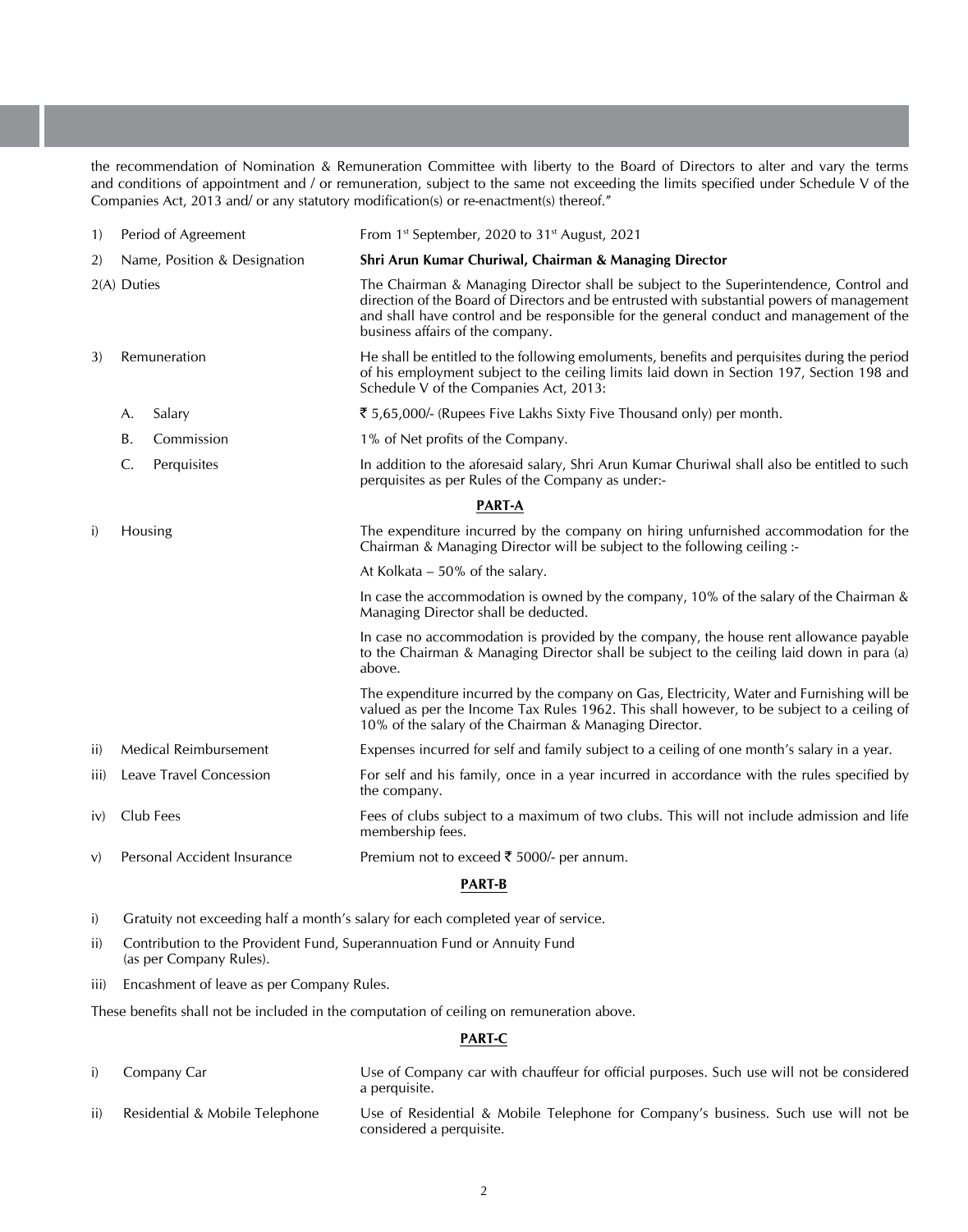

#### **REIMBURSEMENT OF EXPENSES**:

Apart from the remuneration as aforesaid Shri Arun Kumar Churiwal shall also be entitled to reimbursement of such expenses as are genuinely and actually incurred in discharge of his duties efficiently in connection with the business of the Company.

#### D. **MINIMUM REMUNERATION** :

Notwithstanding anything to the contrary herein contained where in any financial year, the company has no profits or its profits are inadequate, the company will pay remuneration by way of salary and perquisites as specified under items 3A and 3B above or as prescribed under Section II, Part-II of Schedule V of the Companies Act, 2013, whichever is less.

#### E. **SITTING FEE ETC** :

No sitting fees shall be paid to Shri Arun Kumar Churiwal for attending the meetings of Board of Directors or any committee thereof of the company.

- F. He shall not be liable to retire by rotation.
- G. The overall remuneration including perquisites shall be within the limits as specified under Schedule-V of the Companies Act, 2013.
- H. Termination of appointment The appointment may be terminated by either party giving three months prior notice.

"**RESOLVED FURTHER THAT** in the event of any statutory amendment, modification or relaxation by the Central Government to Schedule V of the Companies Act, 2013,or any other relevant Statutory enactment(s) thereof in this regard, the Board of Directors be and is hereby authorized to vary or increase the remuneration including salary, commission, perquisites, allowances etc. within such prescribed limit subject to that the same does not exceed the ceiling as provided in the said resolution and the said agreement between the Company and Shri Arun Kumar Churiwal be suitably amended to give effect to such modification, relaxation or variation without any further reference to the members for their approval."

"**RESOLVED FURTHER THAT** the Board of Directors be and is hereby authorized to take such steps and do all such acts, deeds, matters and things as may be considered necessary, proper and expedient to give effect to this Resolution."

6. To re-appoint Shri Nivedan Churiwal as Whole Time Director designated as Joint Managing Director and in this regard, to consider and if thought fit, to pass, the following resolution as a **SPECIAL RESOLUTION:** 

"**RESOLVED THAT** pursuant to the provisions of Sections 196, 197, 198, 203 and other applicable provisions, if any, of the Companies Act, 2013 and the rules made thereunder, read with Schedule V thereto and Securities and Exchange Board of India (Listing Obligations and Disclosure Requirements) Regulations, 2015 (including any statutory modification(s) or re-enactment(s) thereof for the time being in force) and pursuant to relevant provisions of Articles of Association of Company and all other applicable rules, Laws and acts (if any) and subject to all other requisite approvals, permissions and sanctions and subject to such conditions as may be prescribed by any of the concerned authorities (if any) while granting such approvals as may be applicable, the consent of the members of the company be and is hereby accorded for the re-appointment of Shri Nivedan Churiwal (DIN 00001749) as Whole Time Director designated as Joint Managing Director of the Company for a period of one year with effect from  $26<sup>th</sup>$  July, 2020 on the terms and conditions, remuneration, benefits, amenities and stipulations as mentioned hereunder and also contained in the Agreement to be entered into between the Company and Shri Nivedan Churiwal as per the recommendation of Nomination & Remuneration Committee with liberty to the Board of Directors to alter and vary the terms and conditions of appointment and / or remuneration, subject to the same not exceeding the limits specified under Schedule V of the Companies Act, 2013 and/ or any statutory modification(s) or re-enactment(s) thereof."

1) Period of Agreement From  $26<sup>th</sup>$  July, 2020 to  $25<sup>th</sup>$  July, 2021 2) Name, Position & Designation **Shri Nivedan Churiwal, Whole Time Director designated as Joint Managing Director** 2(A) Nature of Duties Shri Nivedan Churiwal shall perform and discharge all such duties and responsibilities as may from time to time be assigned and entrusted to him by the Board of Directors. He shall exercise all such powers as may be required by and be granted to him for the proper performance, discharge and execution of his duties and responsibilities. 3) Remuneration A. Salary  $\bar{\xi}$  4,55,000/- (Rupees Four Lakhs Fifty Five Thousand only) per month. B. Commission 1% of Net profits of the Company C. Perquisites In addition to the aforesaid salary, Mr. Nivedan Churiwal shall also be entitled to such perquisites as per Rules of the Company as under:

#### **Part-A**

i) Housing The expenditure incurred by the company on hiring unfurnished accommodation for the Executive Director will be subject to the following ceiling :- At Kolkata – 50% of the salary.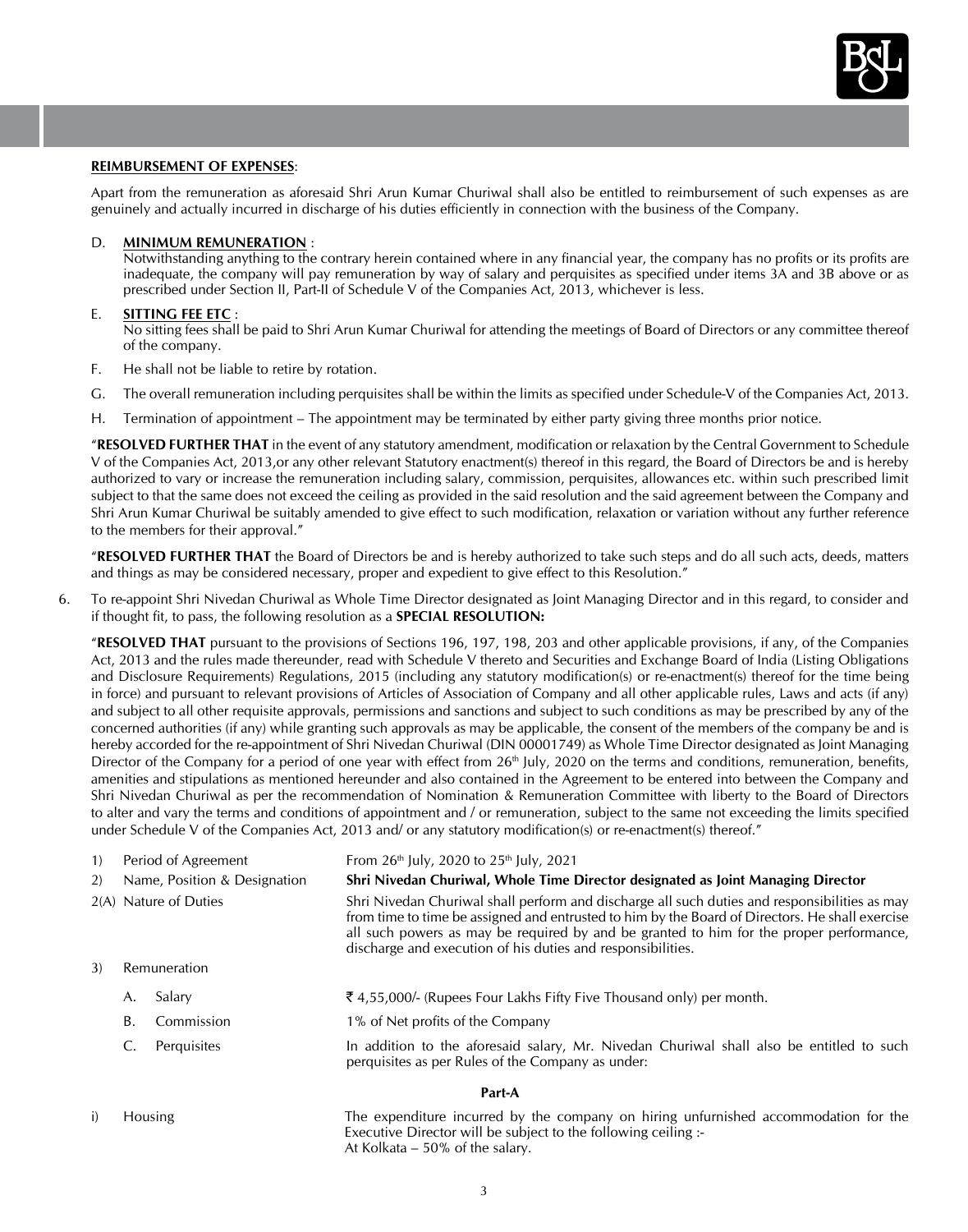|      |                             | In case the accommodation is owned by the company, 10% of the salary of Executive Director<br>shall be deducted by the company.                                                                                                       |
|------|-----------------------------|---------------------------------------------------------------------------------------------------------------------------------------------------------------------------------------------------------------------------------------|
|      |                             | In case no accommodation is provided by the company, the house rent allowance payable to<br>the Executive Director shall be subject to the ceiling laid down in para (a) above.                                                       |
|      |                             | The expenditure incurred by the Company on Gas, Electricity, Water and furnishing will be<br>valued as per the Income Tax Rules 1962. This shall however, to be subject to the ceiling of<br>10% of the salary of Executive Director. |
| ii)  | Medical Reimbursement       | Expenses incurred for self and his family subject to a ceiling of one month's salary in a year.                                                                                                                                       |
| iii) | Leave Travel Concession     | For self and his family, once in a year incurred in accordance with any rules specified by the<br>company.                                                                                                                            |
| iv)  | Club Fees                   | Fees of clubs subject to a maximum of two clubs. This will not include admission and life<br>membership fees.                                                                                                                         |
| V)   | Personal Accident Insurance | Premium not to exceed ₹ 5,000/- per annum.                                                                                                                                                                                            |
|      |                             |                                                                                                                                                                                                                                       |

#### **Part-B**

i) Gratuity not exceeding half a month's salary for each completed year of service.

- ii) Contribution to the Provident Fund, Superannuation Fund or Annuity Fund (as per Company Rules).
- iii) Encashment of leave as per Company Rules.

 These benefits shall not be included in the computation of ceiling on remuneration above.

## **Part-C**

- i) Company Car Use of Company car with chauffeur for official purposes, such use will not be considered a perquisite.
- ii) Residential & Mobile Telephone Use of Residential Telephone for Company's business. Such use will not be considered a perquisite.
- D) **Minimum Remuneration :**

Notwithstanding anything to the contrary herein contained where in any financial year, the company has no profits or its profits are inadequate, the company will pay remuneration by way of salary and perquisites as specified under items 3A and 3B above or as prescribed under Section II, Part-II of Schedule V of the Companies Act, 2013, whichever is less.

E) **Sitting Fee Etc :**

No sitting fees shall be paid to Shri Nivedan Churiwal for attending the meetings of Board of Directors or any committee thereof of the Company.

- F) He shall be liable to retire by rotation.
- G) The overall remuneration including perquisites shall be within the limits as specified under Schedule-V of the Companies Act, 2013.
- H) Termination of appointment The appointment may be terminated by either party giving three months prior notice.

"**RESOLVED FURTHER THAT** in the event of any statutory amendment, modification or relaxation by the Central Government to Schedule V of the Companies Act, 2013,or any other relevant Statutory enactment(s) thereof in this regard, the Board of Directors be and is hereby authorized to vary or increase the remuneration including salary, commission, perquisites, allowances etc. within such prescribed limit subject to that the same does not exceed the ceiling as provided in the said resolution and the said agreement between the Company and Shri Nivedan Churiwal be suitably amended to give effect to such modification, relaxation or variation without any further reference to the members for their approval."

"**RESOLVED FURTHER THAT** the Board of Directors be and is hereby authorized to take such steps and do all such acts, deeds, matters and things as may be considered necessary, proper and expedient to give effect to this Resolution."

7. To appoint Shri Jagdish Chandra Laddha (DIN: 00118527) as an Independent Director for a term of five years and in this regard, to consider and if thought fit, to pass following resolutions as **SPECIAL RESOLUTION**:

"**RESOLVED THAT** pursuant to the provisions of Sections 149, 150, 152 read with Schedule IV and any other applicable provisions, if any, of the Companies Act, 2013 and the Companies (Appointment and Qualification of Directors) Rules, 2014 and Regulation 25 of the SEBI (Listing Obligations and Disclosure Requirements) Regulations, 2015 (hereinafter called the Listing Regulations) (including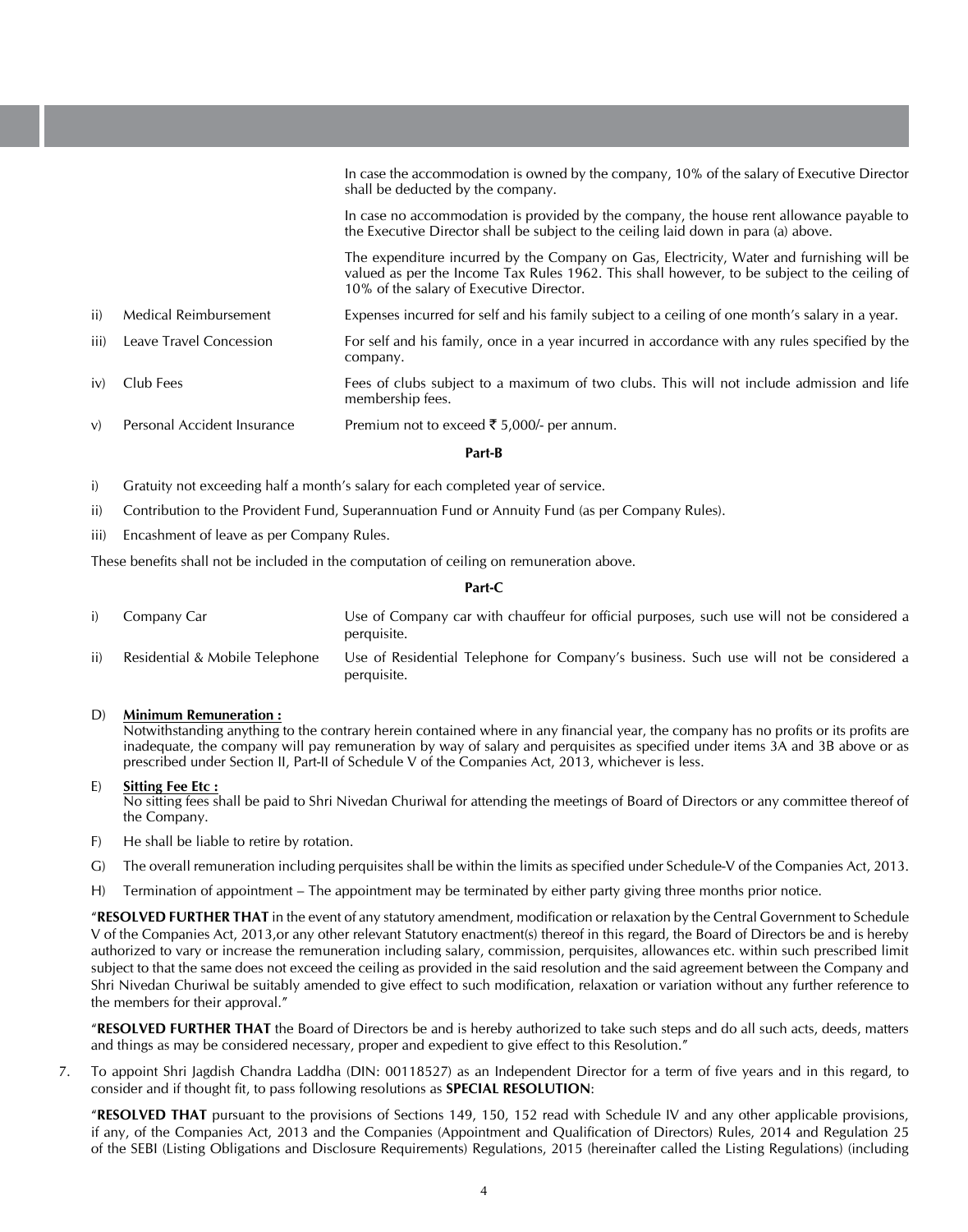

any statutory modification(s) or re-enactment(s) thereof for the time being in force) and pursuant to recommendation of the Nomination and Remuneration Committee and approval of the Board of Directors in their respective meetings, approval of the Members of the Company be and is hereby accorded for appointment of Shri Jagdish Chandra Laddha (DIN: 00118527) as an Independent Director of the Company, who was appointed as an Additional Director pursuant to the provisions of Section 161(1) of the Companies Act, 2013 and the Articles of Association of the Company and who holds office up to the date of this Annual General Meeting and who has submitted a declaration confirming the criteria of Independence under Section 149(6) of the Companies Act, 2013 read with Regulation 16(1)(b) of the Listing Regulations, whose term shall not be subject to retirement by rotation, to hold office for a term of 5 (five) years on the Board of the Company upto  $9<sup>th</sup>$  February, 2025."

"**RESOLVED FURTHER THAT** pursuant to Regulation 17(1A) of Listing Regulations, Shri Jagdish Chandra Laddha on attaining the age of 75 (seventy five) years on  $12<sup>th</sup>$  December, 2024, during the above term of re-appointment, the continuation of such appointment as an Independent Director of the Company on the same terms and conditions of such re-appointment even after attaining the age of 75 years, will be considered as requisite approval from shareholders as required in the aforesaid Listing Regulations."

"**RESOLVED FURTHER THAT** the Board of Directors be and is hereby authorised to do and perform all such acts, deeds, matters or things as may be considered necessary, appropriate, expedient or desirable to give effect to above resolution."

| Place: Bhilwara (Rajasthan) | By order of the Board    |  |  |
|-----------------------------|--------------------------|--|--|
| Date: 23rd June, 2020       | For <b>BSL Limited</b>   |  |  |
| Regd. Office:               | Sd/                      |  |  |
| 26, Industrial Area,        | (AANCHAL PATNI)          |  |  |
| Gandhi Nagar,               | <b>Company Secretary</b> |  |  |
| Bhilwara-311001 (Rajasthan) | M. No.: ACS-43134        |  |  |

## **NOTES:**

- 1. In view of the continuing COVID-19 pandemic, social distancing norms are to be followed and pursuant to the Securities and Exchange Board of India (SEBI) Circular No. SEBI/HO/CFD/ CMD1/CIR/P/2020/79 dated May 12, 2020 read with Circular No. 14/2020 dated April 08, 2020, Circular No.17/2020 dated April 13, 2020 followed by Circular No. 20/2020 dated May 05, 2020 issued by the Ministry of Corporate Affairs (collectively referred to as "MCA Circulars") permitting the convening of the Annual General Meeting ("AGM") through Video Conferencing ("VC") or Other Audio Visual Means ("OAVM"), the 49<sup>th</sup> AGM of the Company is being conducted through VC/OAVM Facility which does not require physical presence of members at a common venue. The deemed venue for the AGM shall be BSL LTD, Chittorgarh Road, Bilia Kalan, Mandapam, Bhilwara, manufacturing plant of the Company.
- 2. Generally, a member entitled to attend and vote at the meeting is entitled to appoint a proxy to attend and vote on a poll instead

of himself and the proxy need not be a member of the Company. Since this AGM is being held through VC / OAVM pursuant to the MCA Circulars, physical attendance of members has been dispensed with. Accordingly, the facility for appointment of proxies by the members will not be available for the AGM and hence the Proxy Form and Attendance Slip are not annexed hereto.

- 3. No person shall be entitled to attend the AGM through VC/ OAVM and/or vote through e-voting as duly authorized representative of a body corporate, unless a certified true copy of the resolution appointing him/her as a duly authorized representative, shall have been deposited at the registered office of the Company at BSL LTD., 26, Industrial Area, Gandhi Nagar, Bhilwara-311001 (Rajasthan).
- 4. In case of joint holders attending the Meeting, only such joint holder who is higher in the order of names will be entitled to vote.
- 5. Since the AGM will be held through VC/ OAVM, the route map of the venue of the Meeting is not annexed hereto.
- 6. The relevant Explanatory Statement pursuant to Section 102 of the Companies Act, 2013, in respect of special business under Item Nos. 3 to 7 and relevant details as required under Regulation 36(3) of Securities and Exchange Board of India (Listing Obligations and Disclosure Requirements) Regulations, 2015 ("Listing Regulations") and Secretarial Standard on General meetings are annexed hereto.
- 7. The Register of Directors and Key Managerial Personnel and their shareholding maintained under Section 170 of the Companies Act, 2013, the Register of Contracts or Arrangements in which the directors are interested, maintained under Section 189 of the Companies Act, 2013, and the relevant documents referred to in the Notice will be available electronically for inspection by the members during the AGM.

All documents referred to in the Notice will also be available electronically for inspection without any fee by the members from the date of circulation of this Notice up to the date of AGM. Members seeking to inspect such documents can send an email to bslagm@bslsuitings.com at least seven days prior to the date of AGM.

- 8. The Register of Members and Share Transfer Books of the Company will remain closed from Wednesday, 23rd September, 2020 to Tuesday, 29th September, 2020 (both days inclusive) for the purpose of AGM.
- 9. Members are requested to:
	- 1. Quote their Identification number/ folio number in all correspondence with the Company/ Registrar & Share Transfer Agent (RTA).
	- 2. Notify immediately and change in their address and their mandate, at the Registered Office of the Company / Registrar & Share Transfer Agent (RTA).
- 10. Members who hold shares in physical form in multiple folios, in identical names or joint holding in the same order of names are requested to send share certificates to Share Transfer Agent of the Company, for consolidation into a single folio.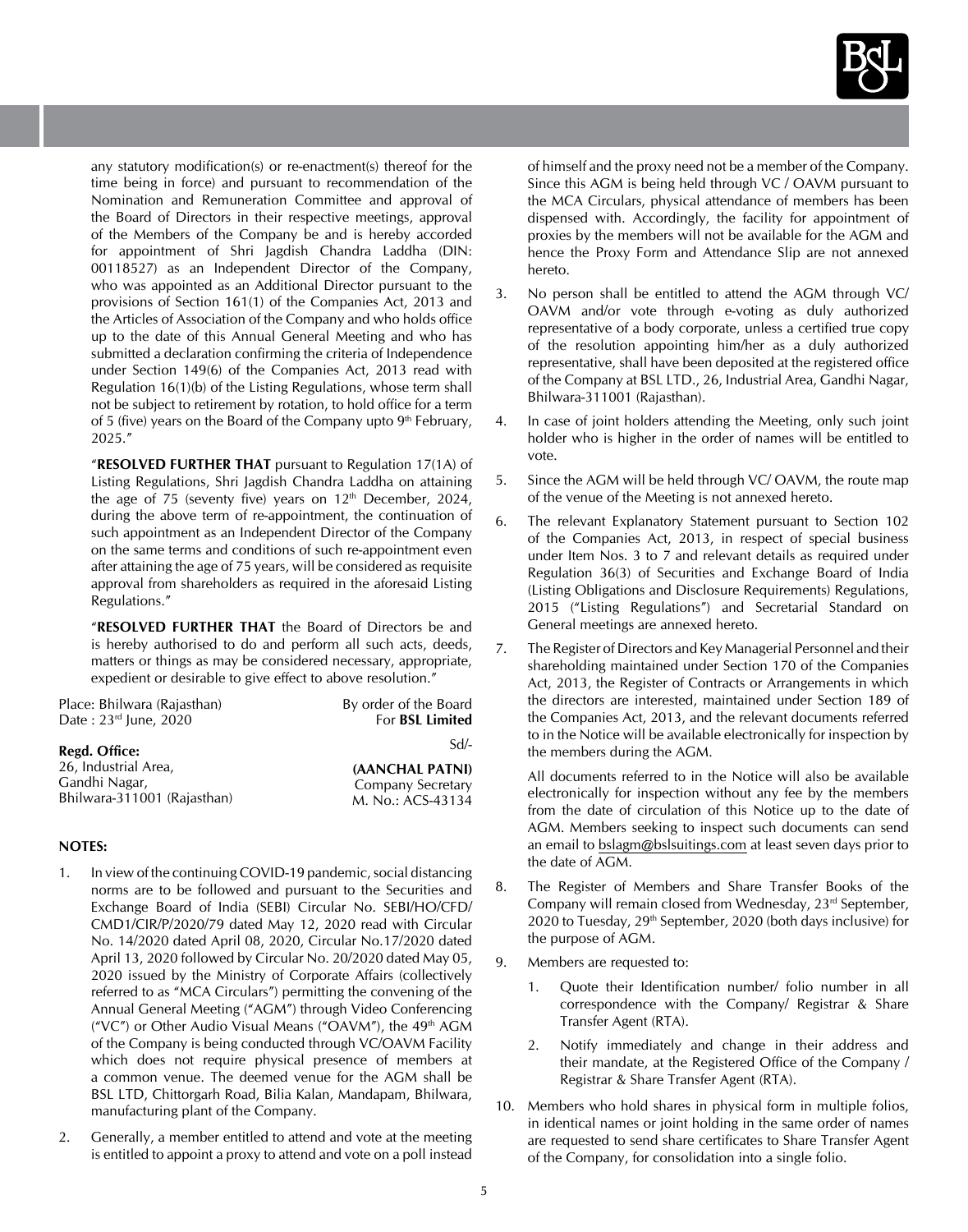#### **11. Request for Dematerialization of Physical Shares**

 The SEBI had vide their Notification No. SEBI/LAD-NRO/ GN/2018/24 dated 8th June, 2018 and further PR No.: 51/2018 dated 3rd December, 2018, also mandated that with effect from 1<sup>st</sup> April, 2019, transfer of shares of a listed Company shall be in dematerialized form only. Hence, you are requested to get your physical shareholding dematerialized. The Company will not accept the request of physical transfer. However the said notification shall not affect the process of transmission and transposition of shares.

- 12. The members desirous of appointing their nominee as per section 72 of the Companies Act, 2013 for the Equity Shares held by them in physical, may apply in the nomination form (Form No SH 13), which can be procured from the Registrar and Share Transfer Agent, "M/s MCS SHARE TRANSFER AGENT LTD". The Members holding shares in demat form may contact their respective depository participants for making such nominations.
- 13. Members may avail the facility of Electronic Clearing Service (ECS) for receipt of dividends. The said facility is available at specified locations. Members holding shares in dematerialized mode are requested to contact their respective depository participants for availing ECS facility. Members holding shares in physical form and desirous of availing ECS facility are requested to write to the Company for details.
- 14. Members are hereby informed that all dividends which remain unclaimed/ unpaid over a period of 7 years from the date of transfer to the unpaid dividend account of the company have to be transferred by the Company to the Investor Education & Protection Fund (IEPF) constituted by the Central Government under Section 125(1) of companies Act, 2013. Accordingly, the shareholders who have not encashed the dividend warrants so far from the financial year 2013-2014 onwards are requested to make their claims to the Company. The Company has uploaded the details of unpaid and unclaimed amounts lying with the Company on the website of the Company, and also on the website of the Ministry of Corporate Affairs.
- 15. To prevent fraudulent transactions, members are advised to exercise due diligence and notify the Company of any change in address or demise of any member as soon as possible. Members are also advised not to leave their demat account(s) dormant for long. Periodic statement of holdings should be obtained from the concerned Depository Participant and holdings should be verified.

## **16. Dispatch of Annual Report through Electronic Mode:**

In compliance with the MCA Circulars and SEBI Circular dated May 12, 2020, Notice of the AGM along with the Annual Report 2019-20 is being sent only through electronic mode to those Members whose email addresses are registered with the Company/ Depositories. Members may note that the Notice and Annual Report 2019-20 will also be available on the Company's website www.bslltd.com, websites of the Stock Exchanges, i.e., BSE Limited and National Stock Exchange of India Limited at www.bseindia.com and www.nseindia.com respectively.

**Process for those shareholders whose email ids are not registered with the depositories for procuring user id and password and registration of e mail ids for e-voting for the resolutions set out in this notice:**

| In case, Physical<br>Holding | Send a duly signed request letter to<br>the RTA of the Company i.e. MCS<br>Share Transfer Agent Limited (Unit:<br>BSL LTD.), F-6S, Okhla Industrial Area,<br>Phase-I, New Delhi- 110020 or email at<br>admin@mcsregistrars.com and provide<br>the following details/documents for<br>registering email address and Bank<br>details:<br>a) Folio No., Name of Shareholder and<br>Mobile No.<br>b) Copy of Share Certificate (Front and<br>Back),<br>c) Copy of PAN Card & Aadhar Card<br>(self attested) |  |  |
|------------------------------|---------------------------------------------------------------------------------------------------------------------------------------------------------------------------------------------------------------------------------------------------------------------------------------------------------------------------------------------------------------------------------------------------------------------------------------------------------------------------------------------------------|--|--|
| In case, Demat<br>Holding    | Please contact your depository-Participant<br>(DP) and register email address and bank<br>account details in your demat account, as<br>per the process advised by your DP.                                                                                                                                                                                                                                                                                                                              |  |  |

## **17. Voting through electronic means**

Pursuant to the provisions of Section 108 of the Companies Act, 2013 read with Rule 20 of the Companies (Management and Administration) Rules, 2014 (as amended) and Regulation 44 of SEBI (Listing Obligations & Disclosure Requirements) Regulations 2015 (as amended), and the Circulars issued by the Ministry of Corporate Affairs dated April 08, 2020, April 13, 2020 and May 05, 2020 the Company is providing facility of remote e-voting to its Members in respect of the business to be transacted at the AGM. For this purpose, the Company has entered into an agreement with National Securities Depository Limited (NSDL) for facilitating voting through electronic means, as the authorized agency. The facility of casting votes by a member using remote e-voting system as well as e-voting on the date of the AGM will be provided by NSDL. The Cut- Off date for determining the eligibility of shareholders to cast vote through e-voting is Tuesday, 22nd September, 2020.

#### **THE INSTRUCTIONS FOR MEMBERS FOR REMOTE E-VOTING ARE AS UNDER:-**

The remote e-voting period begins on Friday, 25<sup>th</sup> September, 2020 at 09:00 A.M. and ends on Monday, 28<sup>th</sup> September, 2020 at 05:00 P.M. The remote e-voting module shall be disabled by NSDL for voting thereafter.

## **How do I vote electronically using NSDL e-Voting system?**

*The way to vote electronically on NSDL e-Voting system consists of "Two Steps" which are mentioned below:*

**Step 1: Log-in to NSDL e-Voting system at**  https://www.evoting.nsdl.com/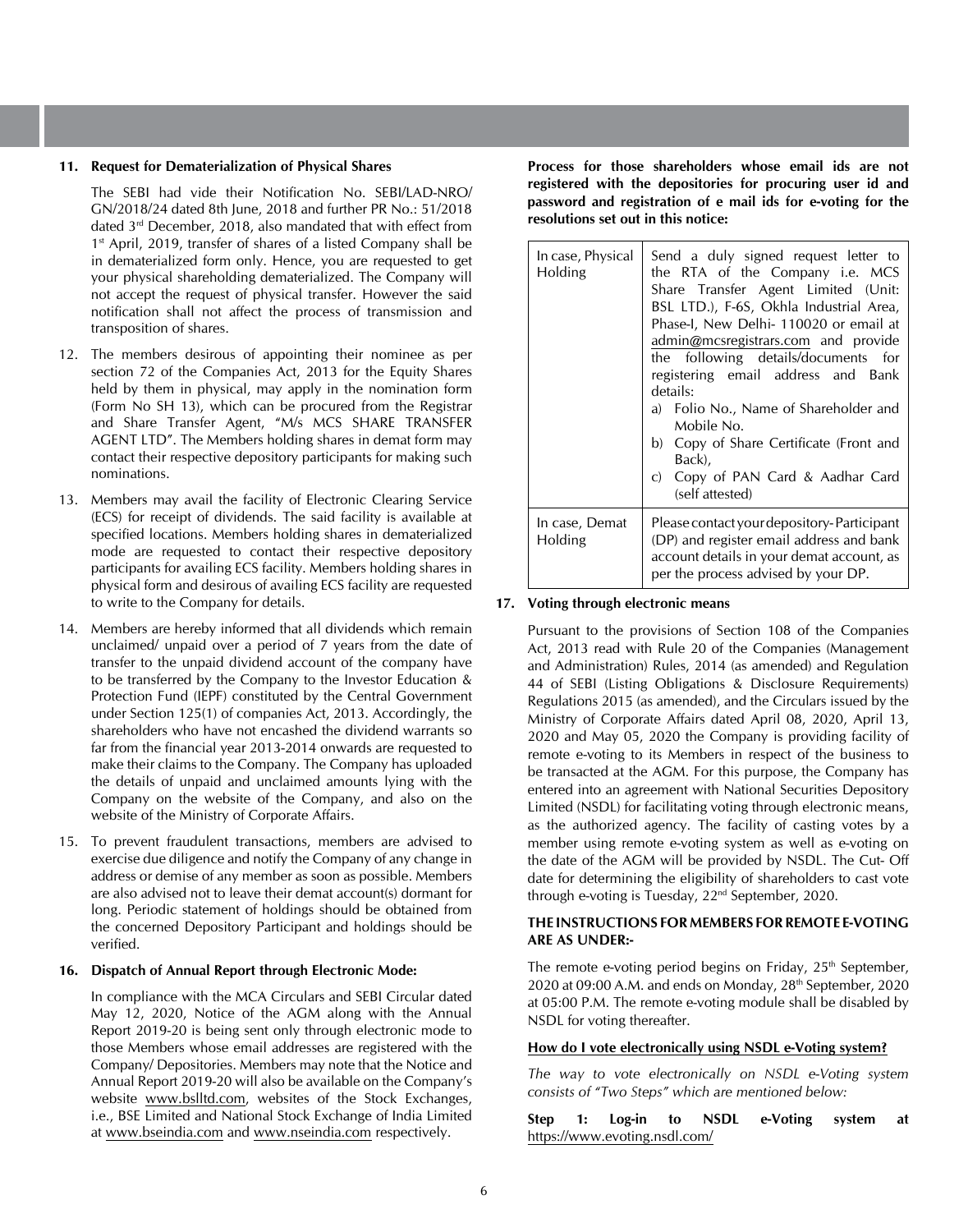

#### **Step 2: Cast your vote electronically on NSDL e-Voting system.**

#### **Details on Step 1 is mentioned below:**

## **How to Log-in to NSDL e-Voting website?**

- 1. Visit the e-Voting website of NSDL. Open web browser by typing the following URL: https://www.evoting.nsdl.com/ either on a Personal Computer or on a mobile.
- 2. Once the home page of e-Voting system is launched, click on the icon "Login" which is available under 'Shareholders' section.
- 3. A new screen will open. You will have to enter your User ID, your Password and a Verification Code as shown on the screen.

Alternatively, if you are registered for NSDL eservices i.e. IDEAS, you can log-in at https://eservices.nsdl.com/ with your existing IDEAS login. Once you log-in to NSDL eservices after using your log-in credentials, click on e-Voting and you can proceed to Step 2 i.e. Cast your vote electronically.

4. Your User ID details are given below :

| Manner of holding Your User ID is:<br>shares i.e. Demat<br>(NSDL or CDSL) or<br><b>Physical</b> |                                                                                                                                                                                        |  |  |  |  |
|-------------------------------------------------------------------------------------------------|----------------------------------------------------------------------------------------------------------------------------------------------------------------------------------------|--|--|--|--|
| a) For Members<br>who hold shares<br>in demat account<br>with NSDL.                             | 8 Character DP ID followed by 8<br>Digit Client ID<br>For example if your DP ID<br>is<br>IN300*** and Client ID<br>is<br>12****** then your user ID<br><i>is</i><br>$IN300***12******$ |  |  |  |  |
| b) For Members<br>who hold shares<br>in demat account<br>with CDSL.                             | 16 Digit Beneficiary ID<br>For example if your Beneficiary<br>$ID$ is $12*********************$<br>then your user<br>ID<br>is<br>12**************                                      |  |  |  |  |
| c) For Members<br>holding shares in<br>Physical Form.                                           | EVEN Number followed by Folio<br>Number registered with the<br>company<br>For example if folio number is<br>001 *** and EVEN is 101456<br>then user ID is 101456001***                 |  |  |  |  |

- 5. Your password details are given below:
	- a) If you are already registered for e-Voting, then you can use your existing password to login and cast your vote.
	- b) If you are using NSDL e-Voting system for the first time, you will need to retrieve the 'initial password' which was communicated to you. Once you retrieve your 'initial password', you need to enter the 'initial password' and the system will force you to change your password.
- c) How to retrieve your 'initial password'?
	- (i) If your email ID is registered in your demat account or with the company, your 'initial password' is communicated to you on your email ID. Trace the email sent to you from NSDL from your mailbox. Open the email and open the attachment i.e. a .pdf file. Open the .pdf file. The password to open the .pdf file is your 8 digit client ID for NSDL account, last 8 digits of client ID for CDSL account or folio number for shares held in physical form. The .pdf file contains your 'User ID' and your 'initial password'.
	- (ii) If your email ID is not registered, please follow steps mentioned below in **process for those shareholders whose email ids are not registered.**
- 6. If you are unable to retrieve or have not received the " Initial password" or have forgotten your password:
	- a) Click on **"Forgot User Details/Password?"** (If you are holding shares in your demat account with NSDL or CDSL) option available on www.evoting.nsdl.com.
	- b) "**Physical User Reset Password?"** (If you are holding shares in physical mode) option available on www.evoting.nsdl.com.
	- c) If you are still unable to get the password by aforesaid two options, you can send a request at evoting@nsdl.co.in mentioning your demat account number/folio number, your PAN, your name and your registered address.
	- d) Members can also use the OTP (One Time Password) based login for casting the votes on the e-Voting system of NSDL.
- 7. After entering your password, tick on Agree to "Terms and Conditions" by selecting on the check box.
- 8. Now, you will have to click on "Login" button.
- 9. After you click on the "Login" button, Home page of e-Voting will open.

#### **Details on Step 2 is given below:**

## **How to cast your vote electronically on NSDL e-Voting system?**

- **1.** After successful login at Step 1, you will be able to see the Home page of e-Voting. Click on e-Voting. Then, click on Active Voting Cycles.
- **2.** After click on Active Voting Cycles, you will be able to see all the companies "EVEN" in which you are holding shares and whose voting cycle is in active status.
- **3.** Select "EVEN" of company for which you wish to cast your vote.
- 4. Now you are ready for e-Voting as the Voting page opens.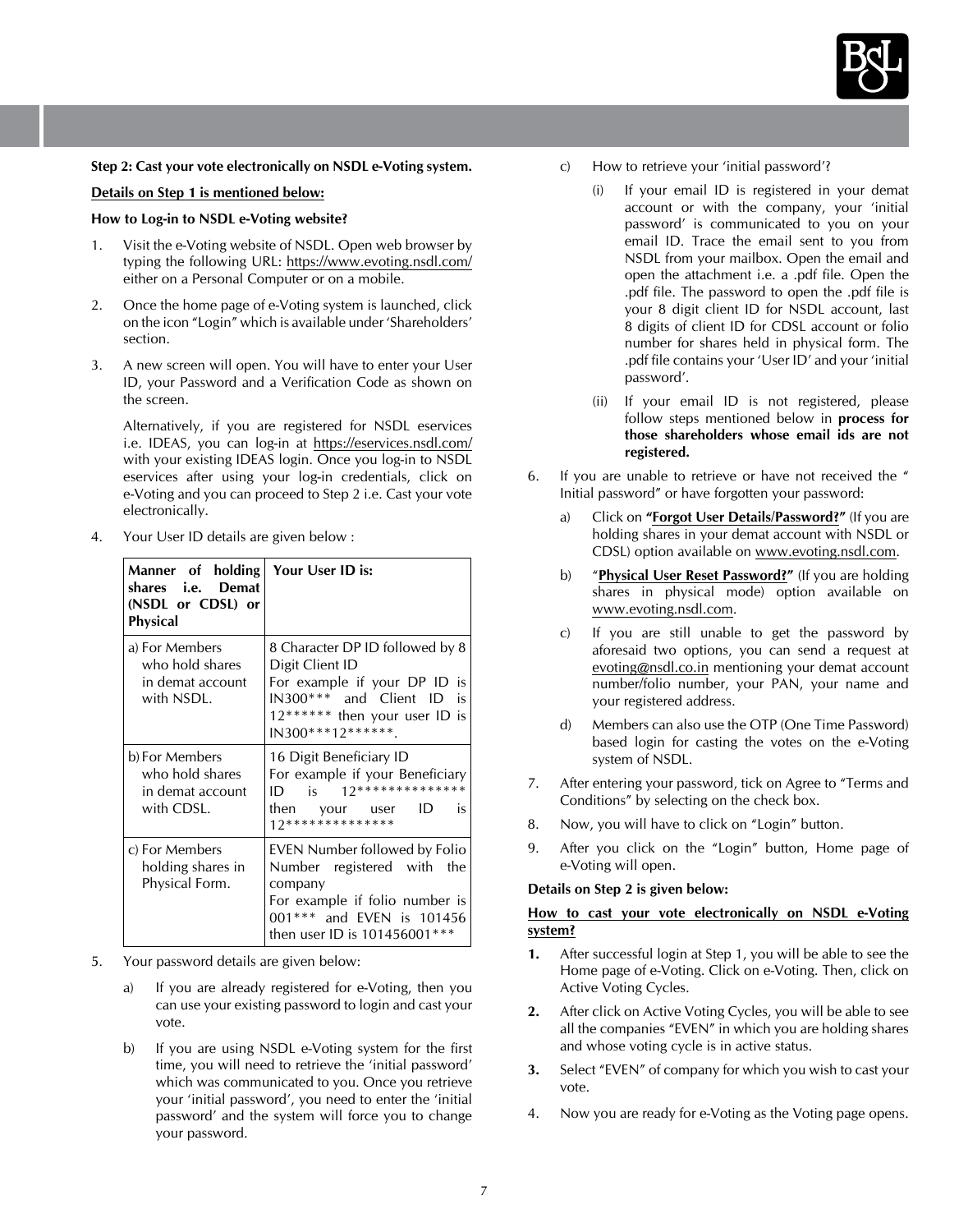- **5.** Cast your vote by selecting appropriate options i.e. assent or dissent, verify/modify the number of shares for which you wish to cast your vote and click on "Submit" and also "Confirm" when prompted.
- **6.** Upon confirmation, the message "Vote cast successfully" will be displayed.
- **7.** You can also take the printout of the votes cast by you by clicking on the print option on the confirmation page.
- **8.** Once you confirm your vote on the resolution, you will not be allowed to modify your vote.

## **General Guidelines for shareholders**

- 1. Institutional shareholders (i.e. other than individuals, HUF, NRI etc.) are required to send scanned copy (PDF/JPG Format) of the relevant Board Resolution/ Authority letter etc. with attested specimen signature of the duly authorized signatory(ies) who are authorized to vote, to the Scrutinizer Shri Manoj Maheshwari by e-mail to cs.vmanda@gmail.com with a copy marked to evoting@nsdl.co.in.
- 2. It is strongly recommended not to share your password with any other person and take utmost care to keep your password confidential. Login to the e-voting website will be disabled upon five unsuccessful attempts to key in the correct password. In such an event, you will need to go through the "Forgot User Details/Password?" or "Physical User Reset Password?" option available on www.evoting.nsdl.com to reset the password.
- 3. In case of any queries/grievances pertaining to e-voting, you may refer to the Frequently Asked Questions (FAQs) for members and e-voting user manual for members available at the downloads section of http://www.evoting.nsdl.com. or may contact on the NSDL toll free no.: 1800-222-990 or may contact to Mr. Rajiv Ranjan, Assistant Manager, National Securities Depository Limited, Trade World, A Wing, 4th and 5th Floors, Kamala Mills Compound, Lower Parel, Mumbai - 400 013, Maharashtra at the designated email ids: evoting@nsdl.co.in or rajivr@nsdl.co.in or at telephone nos. (022) 2499 6000/ (022) 2499 4738. Alternatively, Members may also write to Ms. Aanchal Patni, Company Secretary, BSL Limited, 26, Industrial Area, Gandhi Nagar, Bhilwara-311001 (Rajasthan) or at the email id: accounts@bslsuitings.com.
- **18. Procedure for joining the AGM through VC / OAVM**: The Company will be providing a facility to view the live streaming of the proceeding of the  $49<sup>th</sup>$  Annual General Meeting (AGM) on the NSDL website. You may access the same at https://www.evoting.nsdl.com by using your remote e-voting credentials. The link will be available in the shareholder login where the EVEN of the Company will be displayed.

Shareholders may join the AGM of the Company through

VC/ OAVM facility, by following the procedure as mentioned in the Notice, which shall be kept open for the shareholders from the time 3.45 P.M. on Tuesday, 29<sup>th</sup> September, 2020 i.e. 15 minutes before the time scheduled to start the AGM. The Company/NSDL may close the window for joining the VC/ OAVM facility 30 minutes after the scheduled time.

Shareholders may note that the VC/OAVM Facility, provided by NSDL, allows participation of at least 1,000 Members on a first-come-first-served basis. The shareholders holding 2% or more of the share capital of the Company, Promoter, Institutional Investors, Directors, Key Managerial Personnel, the Chairpersons of the Audit Committee, Nomination and Remuneration Committee, Stakeholders Relationship Committee and CSR Committee, Auditors and Scrutinizer etc. can attend the AGM without any restriction on account of firstcome-first-served basis.

The attendance of the Members attending the AGM through VC/OAVM will be counted for the purpose of reckoning the quorum under Section 103 of the Companies Act, 2013.

## **1. The instructions for attending the meeting through VC/ OAVM are as under:**

- a) Shareholders will be able to attend the AGM through VC/OAVM Facility through the NSDL e-Voting system at https://www.evoting.nsdl.com under shareholders login by using the remote e-Voting credentials and selecting the EVEN for the Company's AGM. Please note that the shareholders who do not have the User ID and Password for e-Voting or have forgotten the User ID and Password may retrieve the same by following the remote e-Voting instructions mentioned in the Notice to avoid last minute rush. Further, Shareholders can also use the OTP based login for logging into the e-Voting system of NSDL.
- b) Shareholders may join the Meeting through Laptops for better experience. Further, the shareholders will be required to use Camera and Internet with a good speed to avoid any disturbance during the meeting. Please note that shareholders connecting from mobile or tablets or through laptops etc. connecting via mobile hotspot, may experience Audio/Video loss due to fluctuation in their respective networks. It is therefore recommended to use stable Wi-Fi or LAN connection to mitigate any kind of aforesaid glitches.
- c) Shareholders can submit questions in advance with regard to the business to be transacted at the AGM from their registered email address, mentioning their name, DP ID and Client ID number/folio number and mobile number, to reach the Company's email id bslagm@bslsuitings.com at least 48 hours in advance before the start of the meeting i.e. by  $27<sup>th</sup>$  September, 2020 by 4:00 P.M. Shareholders, who would like to express their views / ask questions during the AGM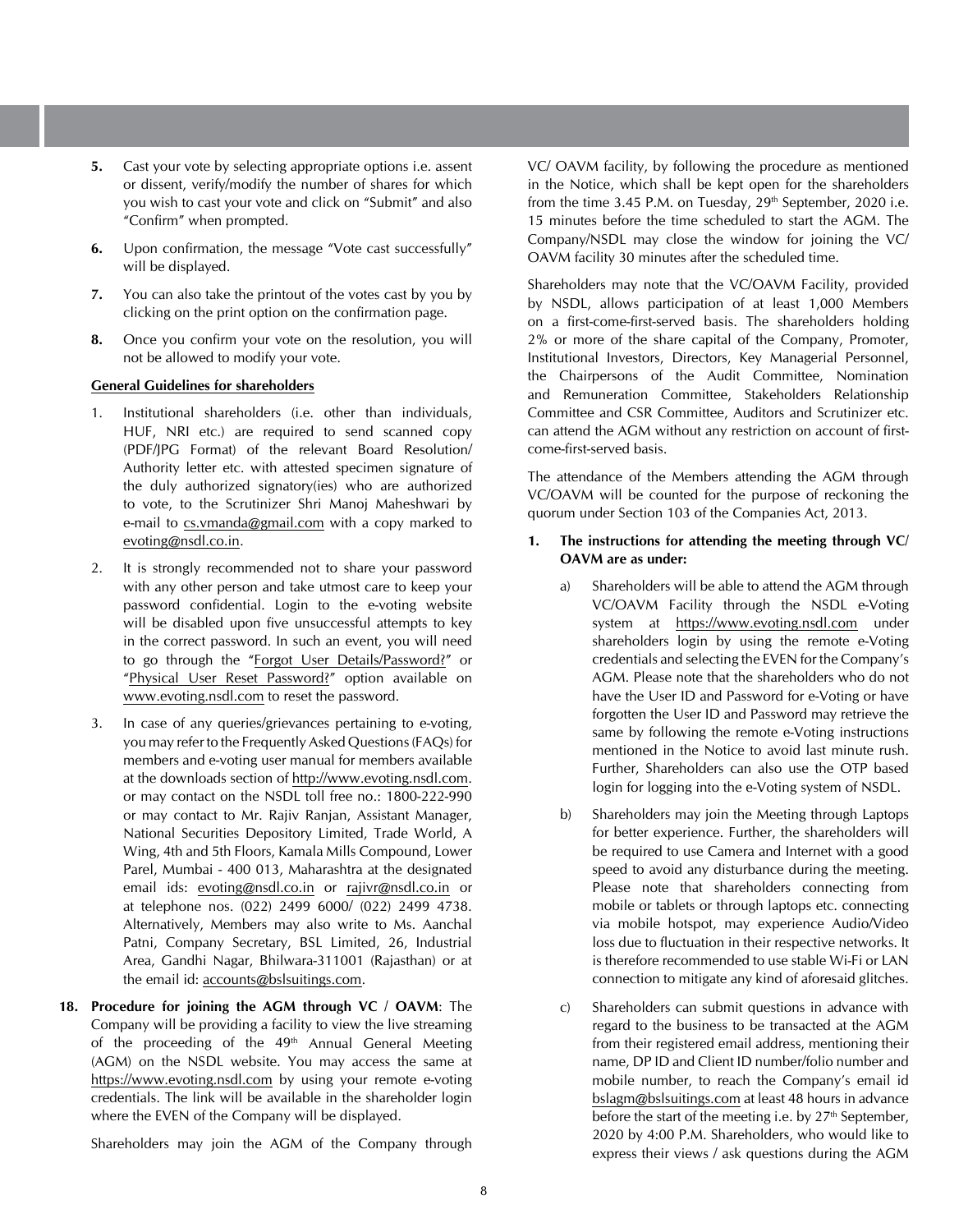

with regard to the business to be transacted at the AGM, need to register themselves as a speaker by sending their request from their registered email id mentioning their name, DP ID and Client ID number/ folio number and mobile number, to reach the Company's email id i.e. bslagm@bslsuitings.com at least 48 hours in advance before the start of the AGM i.e. on or before 4.00 P.M. on  $27<sup>th</sup>$  September, 2020. Those shareholders who have registered themselves as a speaker will only be allowed to express their views/ask questions during the meeting. Shareholders who will participate in the AGM through VC/ OAVM can also pose question/feedback through question box option. Such questions by the shareholder shall be taken up during the meeting or replied within 7 days from AGM date by the Company suitably.

d) Institutional Investors, who are shareholders of the Company, are requested to be present in the AGM through VC/OAVM Facility.

## **2. The instructions for e-voting during the AGM are as under:**

- a) Shareholders may follow the same procedure for e-Voting during the AGM as detailed above for remote e-Voting.
- b) The Shareholders who have cast their vote on the Resolutions by remote e-Voting prior to the AGM may also participate in the AGM through VC/ OAVM Facility but shall not be entitled to cast their vote again.
- c) The Helpline details of the persons who may be contacted by the Shareholder needing assistance with the use of technology, before or during the AGM shall be the same as mentioned for remote e-Voting.

## **EXPLANATORY STATEMENT PURSUANT TO SECTION 102 OF THE COMPANIES ACT, 2013**

#### **Item No. 3**

The Board of Directors in their meeting held on  $23<sup>rd</sup>$  June, 2020, approved the appointment and remuneration of **M/s N. D. Birla & Co.** Cost Accountants, (Firm Registration No 000028) as Cost Auditor of the Company on recommendations of the Audit Committee as per Section 148 of the Companies Act, 2013 and rules made thereunder. The appointment has been made to conduct the audit of the cost records of the Company for the financial year ending on 31<sup>st</sup> March, 2021.

Pursuant to the provisions of Section 148 of the Companies Act, 2013, read with the Companies (Audit and Auditors) Rules, 2014, the remuneration of  $\bar{\tau}$  1,00,000/- (One Lakh Rupees Only) plus applicable GST and reimbursement of out of pocket expenses at actual payable to the Cost Auditors as approved by Board of Directors has to be ratified by the shareholders of the Company.

Accordingly, consent of the members is sought for passing an Ordinary Resolution as set out in Item No. 3 of the Notice for ratification of the remuneration payable to the Cost Auditor for the financial year ending on 31<sup>st</sup> March, 2021.

None of the Directors / Key Managerial Personnel of the Company / their relatives is, in any way, concerned or interested, financially or otherwise, in the resolution set out at Item No. 3 of the Notice.

The Board recommends the Ordinary Resolution set out at Item No. 3 of the Notice for approval by the shareholders.

## **Item No. 4**

The provisions of Regulation 23 of the Securities and Exchange Board of India (Listing Obligations and Disclosure Requirements) Regulations, 2015 (hereinafter referred to as "Listing Regulations") requires shareholders' approval by means of an ordinary resolution for all material related party transactions, even if such transactions are in the ordinary course of business of the concerned company and at an arm's length basis.

A transaction with a related party shall be considered material under the Listing Regulations, if the transaction(s) in a contract to be entered into individually or taken together with previous transactions during a financial year, exceeds 10% of the annual consolidated turnover of the company as per the last audited financial statements of the company.

The Company enters into various transactions with RSWM Limited disclosed in the notes forming part of the financial statements. In the financial year 2019-20, the aforementioned transactions in terms of aggregate value, have exceeded 10% of the Company's annual consolidated turnover for the relevant year. The transactions have been continued so far in the financial year 2020-21 and are expected to exceed the prescribed threshold limits under the Listing Regulations so as to qualify as material related party transactions. Going forward, the Company intends to continue such transactions with RSWM Limited.

All prescribed disclosures as required to be given under the provisions of Regulation 23 of SEBI (Listing Obligations and Disclosure Requirements) Regulations, 2015, are given herein below in a tabular format for kind perusal of the members.

**PARTICULARS OF THE PROPOSED TRANSACTIONS FOR THE PURPOSE OF APPROVAL UNDER REGULATION** 

| 23 OF SEBI (LISTING OBLIGATION AND DISCLOSURE<br><b>REQUIREMENTS) REGULATIONS, 2015</b> |                                                                   |                                                             |                                        |                      |  |  |  |
|-----------------------------------------------------------------------------------------|-------------------------------------------------------------------|-------------------------------------------------------------|----------------------------------------|----------------------|--|--|--|
| Name and<br>Nature of<br><b>Related</b><br><b>Parties</b>                               | Sales,<br>purchase<br>or supply<br>of any<br>goods,<br>materials* | Availing or<br>rendering<br>of any<br>services <sup>*</sup> | Leasing of<br>Property of<br>any kind* | Interest<br>Pavable* |  |  |  |
| <b>RSWM</b><br>LIMITED<br>(A Group<br>Company)                                          | ₹ 71 Crore                                                        | ₹4.00<br>Crore                                              | ₹ 0.25<br>Crore                        | ₹ 2.00 Crore         |  |  |  |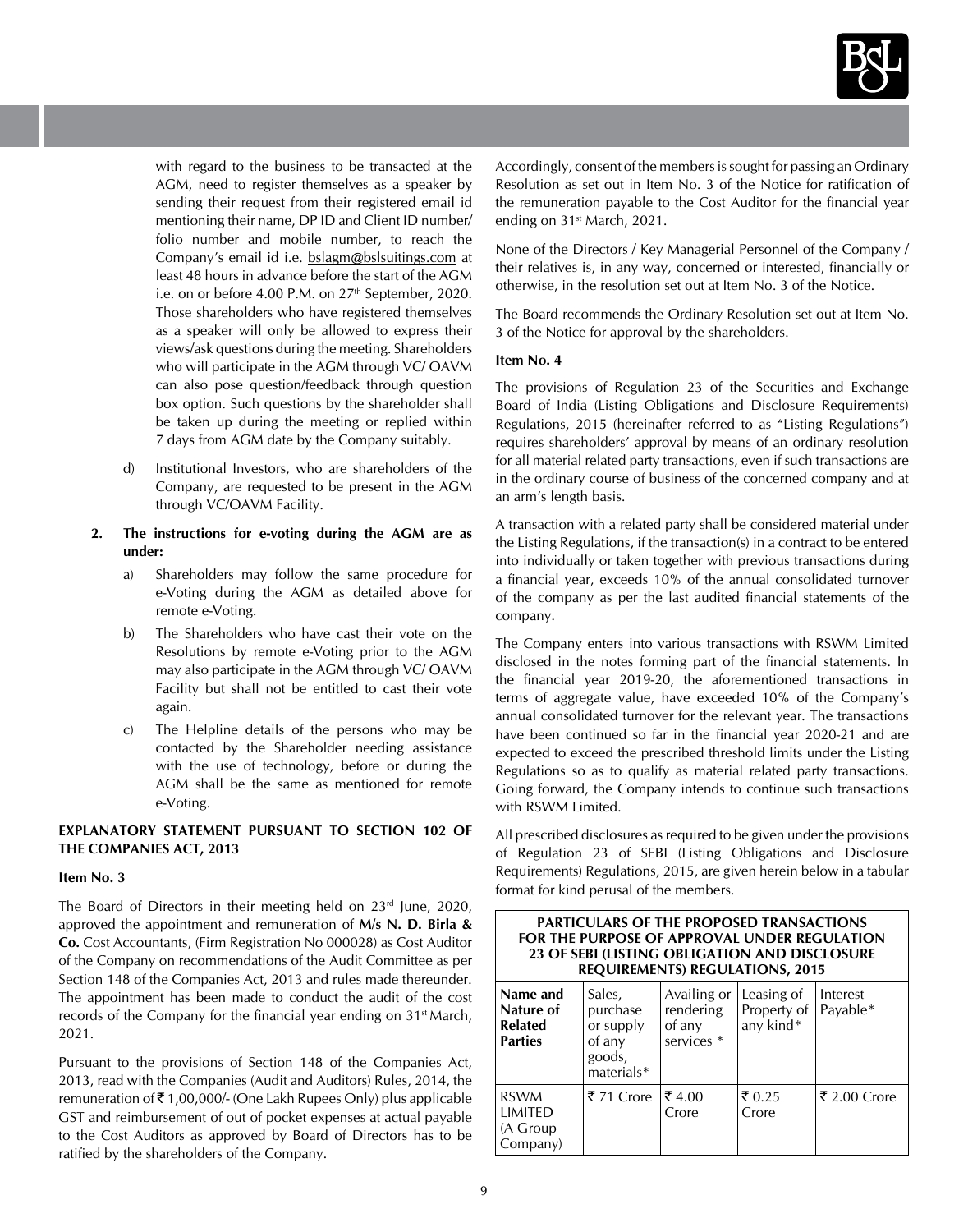#### **\* In Ordinary course of Business and on Arm's length basis.**

As per this estimates, the above transactions (maximum limit) would qualify as material related party transactions as they are likely to exceed 10% of the Annual turnover of the Company for the financial year 2019-2020.

The details of related party contracts are as under:

- Name of Related party and nature of relationship: As provided in table above.
- Nature of Contract, material terms, monetary value and Particulars of the contract or arrangement: Purchase/Sale of Yarn and Fibre, Services received or rendered having value of  $\bar{\tau}$  77.25 Crores per Annum in the ordinary course of Business and at Arm's Length Prices.
- Name of the Directors who are related: Shri Arun Kumar Churiwal, Chairman & Managing Director of the Company as well as Director of RSWM Ltd. and Shri Ravi Jhunjhunwala, Shekhar Agarwal (Promoter- Non-Executive Director), Shri Amar Nath Choudhary (Independent Director) are also Directors in RSWM Ltd and Shri Nivedan Churiwal, Whole Time Director designated as Joint Managing Director of Company who is son of Shri Arun Kumar Churiwal.
- Any advance paid or received for the contract or arrangement, if any: NIL
- Manner of determining the pricing and other commercial terms both included as part of contract and not considered as part of the contract: All proposed transactions would be carried out as part of the business requirements of the Company and are ensured to be on Arm's length basis.
- Whether all factors relevant to the contract have been considered, if not the details of factors not considered with the rationale for not considering those factors: All factors have been considered.
- Any other information relevant or important for the Board to take a decision on the proposed transaction: NIL.

Accordingly, as per Regulation 23 of the Listing Regulations, approval of the Members is sought for ratification of the arrangements/ transactions undertaken whether by way of continuation/ extension/ renewal/ modification of earlier arrangements/ transactions. Accordingly, the Company proposes to obtain approval of its Members for ratifying as also for giving further approval to the Board for carrying out and/or continuing with the arrangements and transactions with RSWM Limited.

The Members may please note that in terms of the provisions of the Listing Regulations, no related party/ies shall vote to approve on the resolution under Item No. 4.

None of the Directors & Key Managerial Personnel of the Company

including their relatives except as mentioned above are, in any way concerned or interested, financially or otherwise in the Resolution set out at Item No.4.

#### **Item No. 5**

Shri Arun Kumar Churiwal was appointed as Director of the Company w.e.f. 4<sup>th</sup> November 1977. He was appointed as Chairman & Managing Director w.e.f. 1<sup>st</sup> September, 1997.

The Members of the Company had, by a resolution passed at the Annual General Meeting held on 18<sup>th</sup> September, 2012, approved his re-appointment as Chairman and Managing Director for a further period of five years from 1st September, 2012. Further the member of the Company has reappointed him for three years from 1<sup>st</sup> September, 2017 to 31<sup>st</sup> August, 2020.

The Nomination & Remuneration Committee and the Board of Directors in their respective meetings held on  $23<sup>rd</sup>$  June, 2020, have approved the re- appointment and payment of remuneration of Shri Arun Kumar Churiwal (DIN 00001718) as Chairman & Managing Director of the Company, not liable to retire by rotation in terms of Sections 152 of the Companies Act, 2013, for a period of one year with effect from 1<sup>st</sup> September, 2020 to 31<sup>st</sup> August, 2021, subject to the approval of members. The Board considered the feedback/views of Nomination and Remuneration Committee on the performance evaluation of Shri Arun Kumar Churiwal, Chairman & Managing Director of the Company while approving his re-appointment and payment of remuneration, for a period of one year subject to the approval of members of the Company.

Members may also note that proposed remuneration as set forth in the resolution is in accordance with and within the limits of Schedule V and applicable provisions of the Companies Act, 2013 (the Act) and it therefore, require approval of shareholders by way of Special Resolution. The Terms and Conditions of his re-appointment are set out in the resolution.

Shri Arun Kumar Churiwal is not disqualified from being appointed as a Director in terms of Section 164 of the Act and has given his consent to act as a Director.

Shri Arun Kumar Churiwal is not debarred from holding the office of Director, pursuant to any SEBI order or any other such authority.

The Board considers that his continued association would be of immense benefit to the Company and it is desirable to continue to avail his services. The Board commends the resolution at Item No. 5 for your approval as a Special Resolution.

Details of Shri Arun Kumar Churiwal are provided in the "Annexure-I" to the Notice pursuant to the provisions of (i) the listing Regulations and (ii) Secretarial Standard on General Meetings ("SS-2"), issued by the Institute of Company Secretaries of India.

Information pursuant to Para A of Section II of Part II of the Schedule V to the Companies Act, 2013 are provided in the "Annexure-II".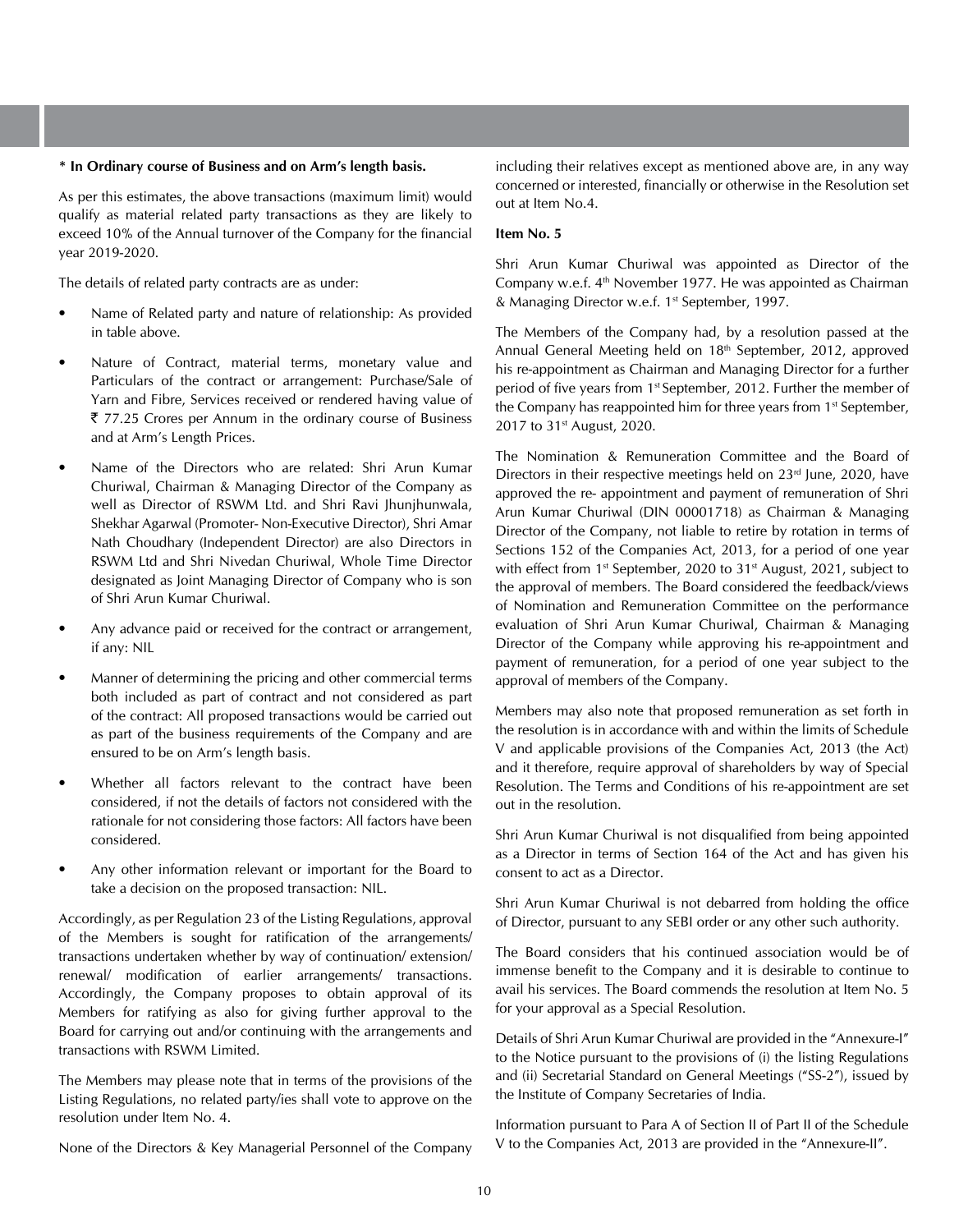

None of the Directors & Key Managerial Personnel of the Company, including their relatives except Shri Arun Kumar Churiwal and Shri Nivedan Churiwal, Whole Time Director designated as Joint Managing Director of the Company, being son of Shri Arun Kumar Churiwal, are in any way concerned or interested, financially or otherwise in the Resolution set out at Item No. 5.

#### **Item No. 6**

Shri Nivedan Churiwal was appointed as Director of the Company on 26<sup>th</sup> July, 1997. Shri Nivedan Churiwal, was re-appointed as Executive Director of the company at Annual General Meeting held on 18<sup>th</sup> September, 2012 for the period of five years from  $26<sup>th</sup>$  July,  $2012$  to  $25<sup>th</sup>$  July,  $2017$ . The Board of Directors at its meeting held on 23rd April 2014 have re-designated him as Whole Time Director and Joint Managing Director of the Company on existing terms and conditions of his appointment as approved by the Shareholders in Annual General Meeting held on 18<sup>th</sup> September, 2012. Further the member of the Company has reappointed him for three years from 26<sup>th</sup> July, 2017 to 25<sup>th</sup> July, 2020.

The Nomination & Remuneration Committee and the Board of Directors in their respective meetings held on  $23<sup>rd</sup>$  June, 2020, have approved the re- appointment and payment of remuneration of Shri Nivedan Churiwal (DIN 00001749) as Whole Time Director & Joint Managing Director of the Company, liable to retire by rotation in terms of Sections 152 of the Companies Act, 2013, for a period of one year with effect from 26<sup>th</sup> July, 2020 to 25<sup>th</sup> July, 2021, subject to the approval of members. The Board considered the feedback/views of Nomination and Remuneration Committee on the performance evaluation of Shri Nivedan Churiwal, Whole Time Director & Joint Managing Director of the Company while approving his reappointment and payment of remuneration, for a period of one year subject to the approval of members of the Company.

Members may also note that proposed remuneration as set forth in the resolution is in accordance with and within the limits of Schedule V and applicable provisions of the Companies Act, 2013 (the Act) and it therefore, require approval of shareholders by way of Special Resolution. The Terms and Conditions of his re-appointment are set out in Resolution.

Shri Nivedan Churiwal is not disqualified from being appointed as a Director in terms of Section 164 of the Act and has given his consent to act as a Director.

Shri Nivedan Churiwal is not debarred from holding the office of Director, pursuant to any SEBI order or any other such authority.

The Board considers that his continued association would be of immense benefit to the Company and it is desirable to continue to avail his services. The Board commends the resolution at Item No. 6 for your approval as a Special Resolution.

Details of Shri Nivedan Churiwal are provided in the "Annexure-I" to the Notice pursuant to the provisions of (i) the listing Regulations and (ii) Secretarial Standard on General Meetings ("SS-2"), issued by the Institute of Company Secretaries of India.

Information pursuant to Para A of Section II of Part II of the Schedule V to the Companies Act, 2013 are provided in the "Annexure-II".

None of the Directors & Key Managerial Personnel of the Company including their relatives except Shri Nivedan Churiwal and his relatives and Shri Arun Kumar Churiwal, Chairman and Managing Director of the Company being father of Shri Nivedan Churiwal, are in any way concerned or interested, financially or otherwise in the Resolution set out at Item No. 6.

#### **Item No. 7**

Members may note that the Board of Directors of the Company upon the recommendation of Nomination and Remuneration Committee, have appointed, Shri Jagdish Chandra Laddha (DIN: 00118527) as an Additional Director (Independent) w.e.f. 10<sup>th</sup> February, 2020, for the first term of five consecutive years subject to the approval of Members.

In terms of the provisions of Section 161(1) of the Companies Act, 2013 ('the Act'), Shri Jagdish Chandra Laddha hold office up to the date of the ensuring Annual General Meeting as an Additional Independent Director.

Shri Jagdish Chandra Laddha is not disqualified from being appointed as a Director in terms of Section 164 of the Act and has given his consent to act as a Director.

Shri Jagdish Chandra Laddha is not debarred from holding the office of Director, pursuant to any SEBI order or any other such authority.

The Company has received a declaration from Shri Jagdish Chandra Laddha that he meets with the criteria of independence as prescribed under sub-section (6) of Section 149 of the Act and Regulation 16(1) (b) of Securities and Exchange Board of India (Listing Obligations and Disclosure Requirements) Regulations, 2015 ("Listing Regulations").

In the opinion of the Board, Shri Jagdish Chandra Laddha fulfills the conditions for appointment as an Independent Director specified in the Act and rules made thereunder and Listing Regulations. Shri Jagdish Chandra Laddha is independent to the management.

Shri Jagdish Chandra Laddha is a fellow Chartered Accountants, having a rich experience of 44 years in Textiles. In last 42 years he worked on different positions in RSWM. He was Executive Director on RSWM Board since 1990 and retired on 31st March 2015. He had been Director in other LNJ group companies like Bhilwara Spinners Ltd., Bhilwara Processors Ltd. and BMD Pvt. Ltd. for many years. Currently he is on the board of Sudiva Spinners Private Limited, Lagnam Spintex Limited and Vinati Organics Limited.

His vast and varied experience in the business and corporate world justify his appointment as an Independent Director. Further his contribution towards deliberations in the Board/Committee Meeting would be in the best interest of the Company.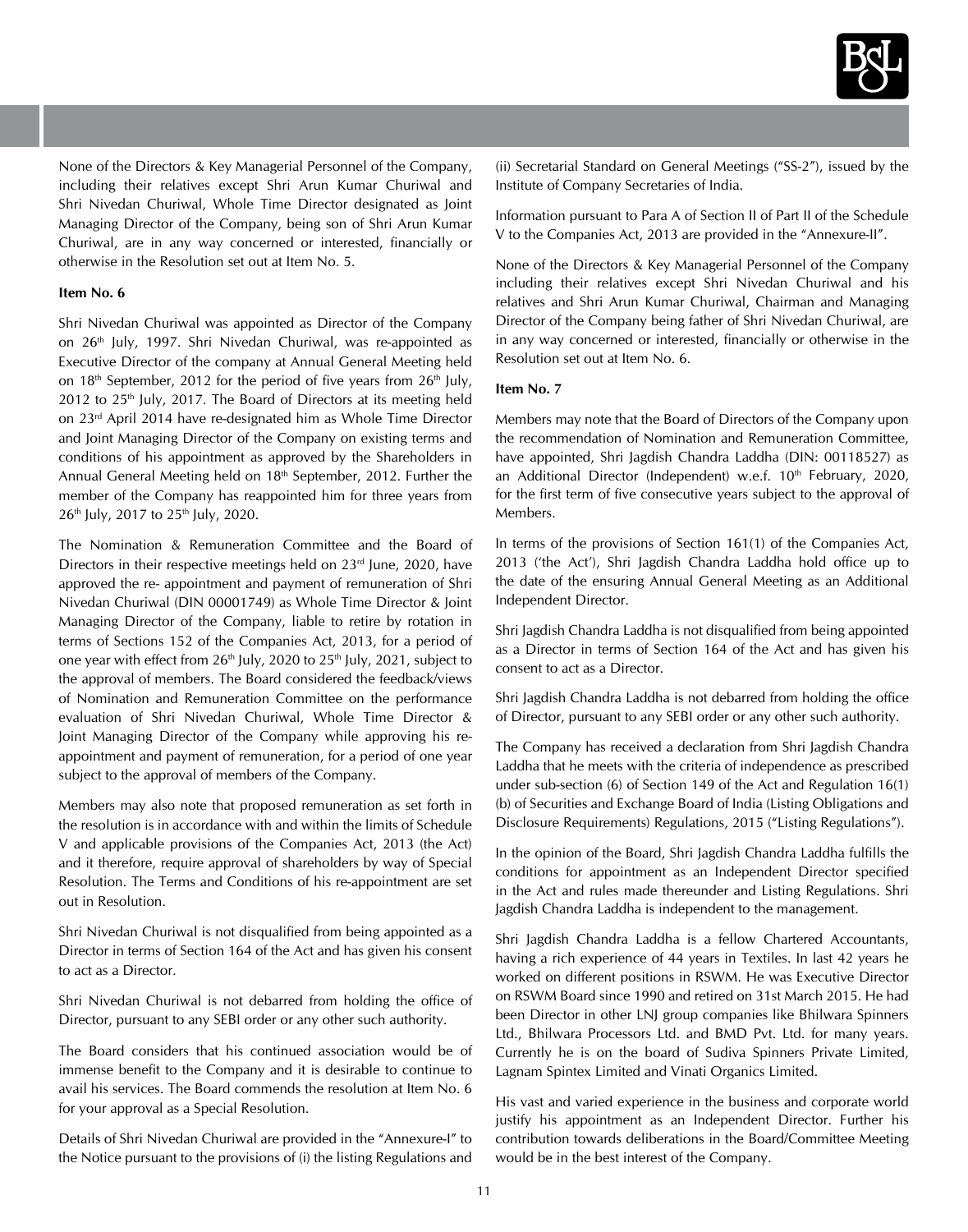The Board evaluated the performance of Shri Jagdish Chandra Laddha on the basis of criteria laid down in the Nomination and Remuneration Policy of the Company and expressed their satisfaction over his performance as an Independent Director of the Company.

The resolution seeks the approval of members for appointment of Shri Jagdish Chandra Laddha as an Independent Director pursuant to Section 149 and other applicable provisions of the Companies Act, 2013 and rules made thereunder to hold office for a first term of five consecutive years w.e.f.  $10^{th}$  February, 2020 up to  $9^{th}$  February, 2025. Further Shri Jagdish Chandra Laddha will attain the age of 75 years on 12<sup>th</sup> September, 2024 and hence continuation beyond 75 years requires the approval of members by way of a special resolution. The Board commends the special Resolution set out at Item No. 7 of the Notice for approval by the members.

Details of Shri Jagdish Chandra Laddha are provided in the "Annexure-I" to the Notice pursuant to the provisions of (i) the Listing Regulations and (ii) Secretarial Standard on General Meetings ("SS-2"), issued by the Institute of Company Secretaries of India.

None of the Directors & Key Managerial Personnel of the Company including their relatives except Shri Jagdish Chandra Laddha and his relatives is in any way concerned or interested, financially or otherwise in the Resolution set out at Item No. 7.

Place: Bhilwara (Rajasthan) Date : 23rd June, 2020

By order of the Board For **BSL Limited**

Sd/-

**Regd. Office:** 26, Industrial Area, Gandhi Nagar, Bhilwara-311001 (Rajasthan)

**(AANCHAL PATNI)** Company Secretary M. No.: ACS-43134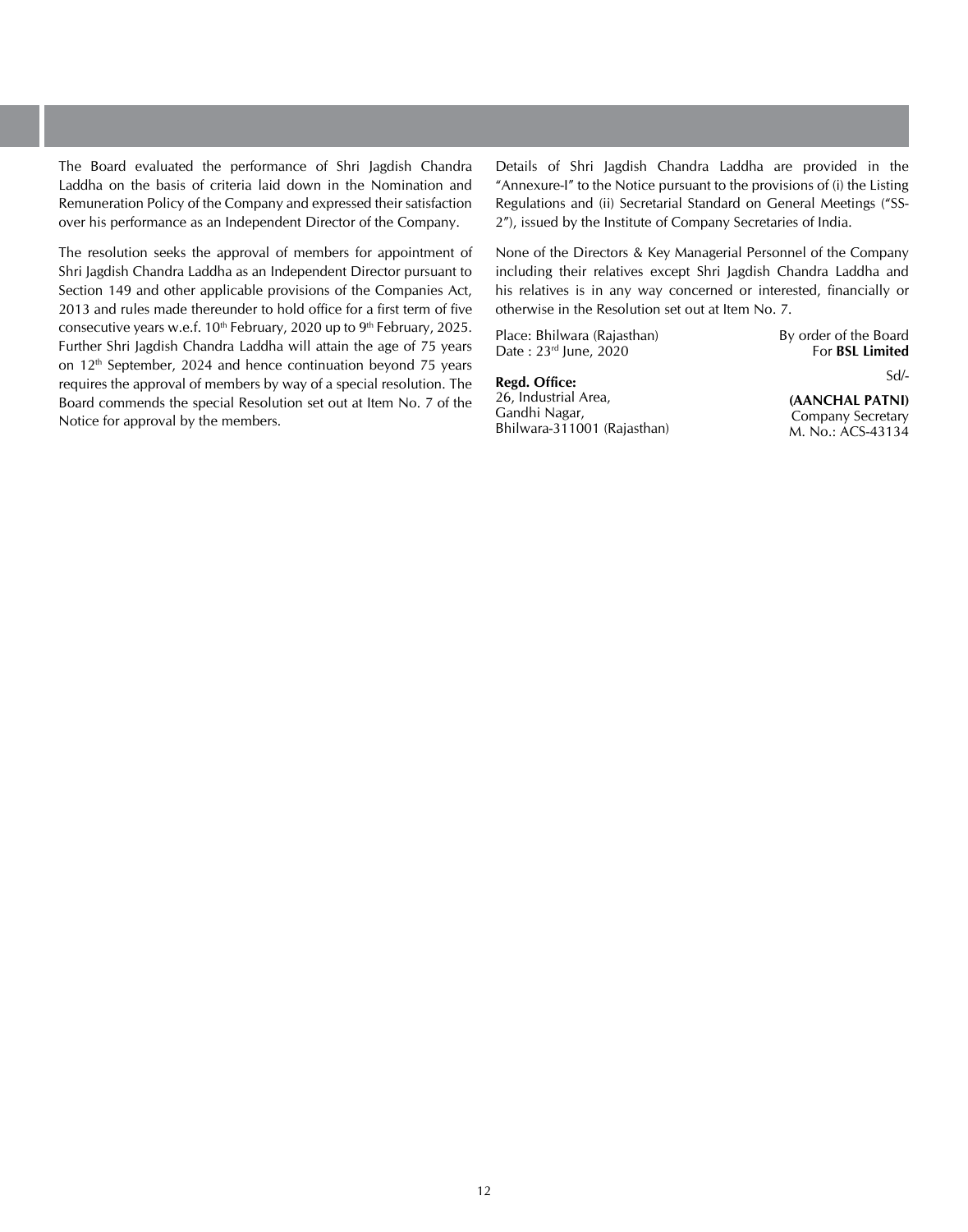

## **Annexure-I**

Details of Directors eligible for re-appointment/appointment and fixation of remuneration pursuant to the provisions of (i) the Securities and Exchange Board of India (Listing Obligations and Disclosure Requirements) Regulations, 2015 and (ii) Secretarial Standard on General Meetings ("SS-2"), issued by the Institute of Company Secretaries of India and approved by the Central Government are provided herein below:

| <b>Name of Director</b>                                                               | Ravi Jhunjhunwala                                                                                                                                                                                      | Arun Kumar Churiwal                                                            | Nivedan Churiwal                                                                 | Jagdish Chandra Laddha                                                                                                                                                           |  |
|---------------------------------------------------------------------------------------|--------------------------------------------------------------------------------------------------------------------------------------------------------------------------------------------------------|--------------------------------------------------------------------------------|----------------------------------------------------------------------------------|----------------------------------------------------------------------------------------------------------------------------------------------------------------------------------|--|
| Category                                                                              | <b>Promoter-Non</b><br><b>Executive</b>                                                                                                                                                                | <b>Promoter - Executive</b>                                                    | <b>Promoter - Executive</b>                                                      | Independent-Non<br>Executive                                                                                                                                                     |  |
| Date of Birth                                                                         | 28 <sup>th</sup> October, 1955                                                                                                                                                                         | 15 <sup>th</sup> May, 1950                                                     | 17 <sup>th</sup> July, 1975                                                      | 12 <sup>th</sup> December, 1949                                                                                                                                                  |  |
| Age                                                                                   | 64 Years                                                                                                                                                                                               | 70 Years                                                                       | 45 Years                                                                         | 70 Years                                                                                                                                                                         |  |
| <b>DIN</b>                                                                            | 00060972                                                                                                                                                                                               | 00001718                                                                       | 00001749                                                                         | 00118527                                                                                                                                                                         |  |
| <b>Nationality</b>                                                                    | Indian                                                                                                                                                                                                 | Indian                                                                         | Indian                                                                           | Indian                                                                                                                                                                           |  |
| <b>Qualification</b>                                                                  | B.Com, (Hons.) MBA                                                                                                                                                                                     | B.A. (Hons)                                                                    | B.Com (Hons.)                                                                    | B.Com. FCA                                                                                                                                                                       |  |
| Date of first appointment on the<br><b>Board</b>                                      | 16/10/1993                                                                                                                                                                                             | 04/11/1977                                                                     | 26/07/1997                                                                       | 10/02/2020                                                                                                                                                                       |  |
| <b>Experience and Expertise</b><br>in specific functional areas                       | 41 Years' Experience, an<br>Industrialist with diversified<br>business experience                                                                                                                      | 39 Years' of Rich<br><b>Experience in Textile</b><br>Industry                  | 22 Years' experience, an<br>Industrialist with diversified<br>business Expertise | 44 Years' Experience in<br>Textile Industry                                                                                                                                      |  |
| Directorship held in other<br><b>Public Limited Companies</b>                         | 1. HEG Limited<br>2. Malana Power Company<br>Ltd.<br>3. RSWM Ltd.<br>4. Maral Overseas Ltd.<br>5. Bhilwara Energy Ltd.<br>6. AD Hydro Power Ltd.<br>7. India Glycols Ltd.<br>8. JK Lakshmi Cement Ltd. | 1. RSWM Limited<br>2. La Opala RG Ltd.<br>3. LNJ Financial Services<br>Limited | Nil                                                                              | 1. Lagnam Spintex Limited<br>2. Vinati Organics Ltd.                                                                                                                             |  |
| <b>Relationship with other</b><br>Directors, Manager and KMP of<br>the Company        | Nil                                                                                                                                                                                                    | He is father of Shri<br>Nivedan Churiwal.                                      | He is son of Shri Arun<br>Kumar Churiwal.                                        | Nil                                                                                                                                                                              |  |
| Terms and conditions of<br>appointment/continuation of<br>Directorship/re-appointment | Terms and Conditions of<br>re-appointment are as<br>per the Nomination and<br>Remuneration Policy of<br>the Company as displayed<br>on the Company website<br>i.e.www.bslltd.com                       | As per the Resolution<br>No. 5                                                 | As per the Resolution No.<br>Item 6                                              | Terms and Conditions of<br>re-appointment are as<br>per the Nomination and<br>Remuneration Policy of<br>the Company as displayed<br>on the Company website<br>i.e.www.bslltd.com |  |
| <b>Details of last Remuneration</b><br>drawn (F.Y. 19-20)                             | ₹ 60000.00 as sitting fee                                                                                                                                                                              | ₹ 1,29,11,517/-                                                                | ₹ 1,04,49,764/-                                                                  |                                                                                                                                                                                  |  |
| <b>Details</b><br>of proposed<br>Remuneration                                         | Sitting fees as may be<br>approved by the Board,<br>in accordance with the<br>applicable provisions of law.                                                                                            | As per the Resolution<br>No. 5                                                 | As per the Resolution No.<br>Item 6                                              | Sitting fees as may be<br>approved by the Board,<br>in accordance with the<br>applicable provisions of<br>law.                                                                   |  |
| Number of Meetings of the<br>Board attended during the year                           | $\sqrt{2}$                                                                                                                                                                                             | 4                                                                              | 3                                                                                | $\mathbf{0}$                                                                                                                                                                     |  |
| Directorships of other Boards as<br>on March 31, 2020                                 | Refer to Report on Corporate<br>Governance                                                                                                                                                             | Refer to Report on<br>Corporate Governance                                     | Refer to Report on<br>Corporate Governance                                       | Refer to Report on<br>Corporate Governance                                                                                                                                       |  |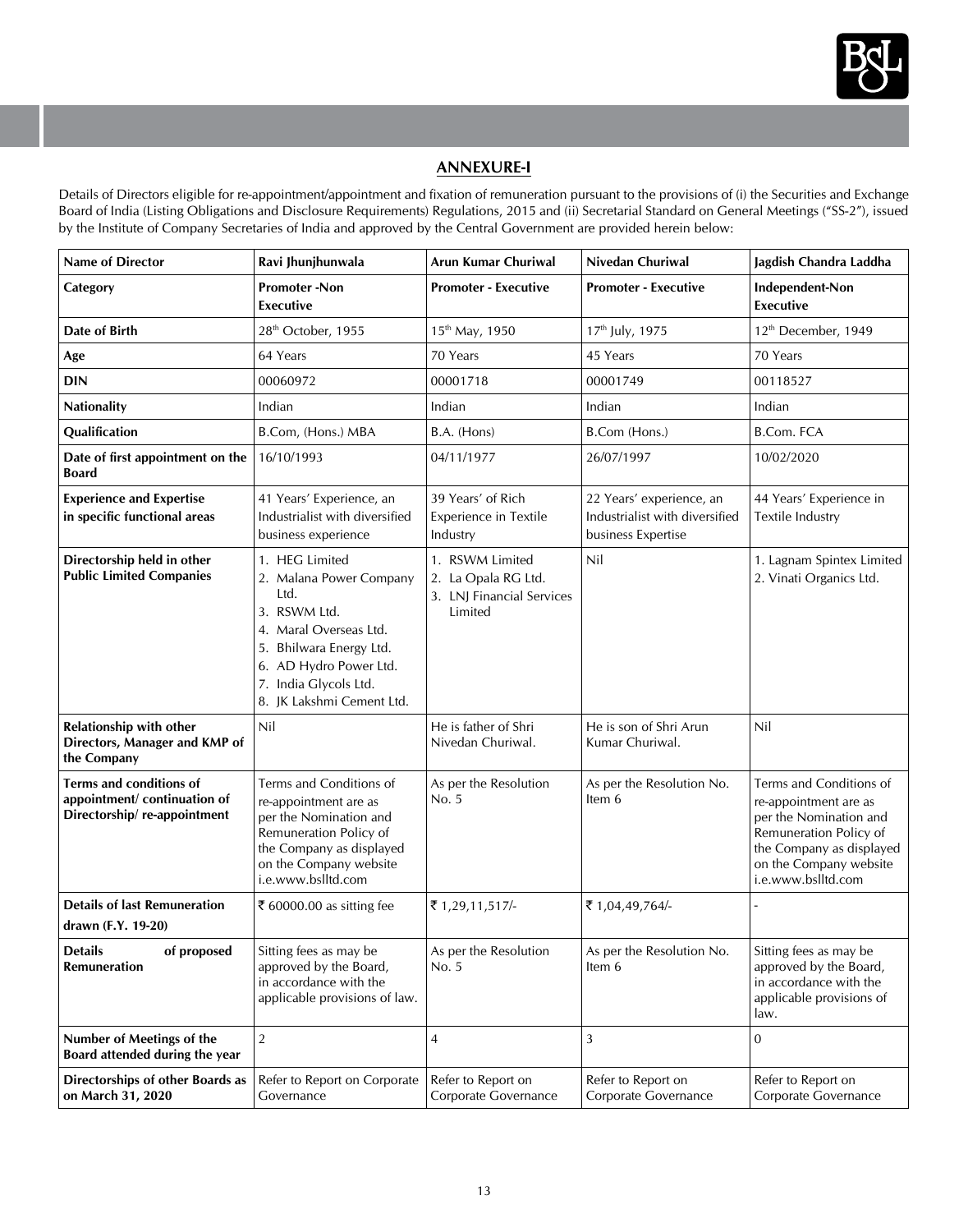| Chairman / Member<br>of the Committee<br>of the Board<br>of Directors of | Stakeholders'<br>Relationship<br>Committee | Audit<br>Committee                         | Stakeholders'<br>Relationship<br>Committee | Audit<br>Committee                | Stakeholders'<br>Relationship<br>Committee | Audit<br>Committee | Stakeholders'<br>Relationship<br>Committee | Audit<br>Committee                       |
|--------------------------------------------------------------------------|--------------------------------------------|--------------------------------------------|--------------------------------------------|-----------------------------------|--------------------------------------------|--------------------|--------------------------------------------|------------------------------------------|
| this Company/<br>Committee<br>Membership in<br>other Companies           | HEG LTD. -<br>Member                       | India Glycols<br>Limited -<br>Member       | <b>BSL LTD.</b><br>- Member                | La Opala RG<br>Limited-<br>Member | <b>BSL LTD.</b><br>- Member                |                    |                                            | Lagnam<br>Spintex<br>Limited -<br>Member |
|                                                                          | <b>BSL LTD.</b><br>- Member                | JK Lakshmi<br>Cement<br>Limited<br>-Member | RSWM LTD.<br>- Member                      |                                   |                                            |                    |                                            | Vinati<br>Organics Ltd.-<br>Member       |
|                                                                          |                                            | Bhilwara<br>Energy<br>Limited-<br>Chairman |                                            |                                   |                                            |                    |                                            |                                          |
|                                                                          |                                            | AD Hydro<br>Power<br>Limited-<br>Chairman  |                                            |                                   |                                            |                    |                                            |                                          |
| Shareholding in<br>the Company as on<br>March 31, 2020                   | 84236                                      |                                            | 1025716                                    |                                   | 661071                                     |                    | $\Omega$                                   |                                          |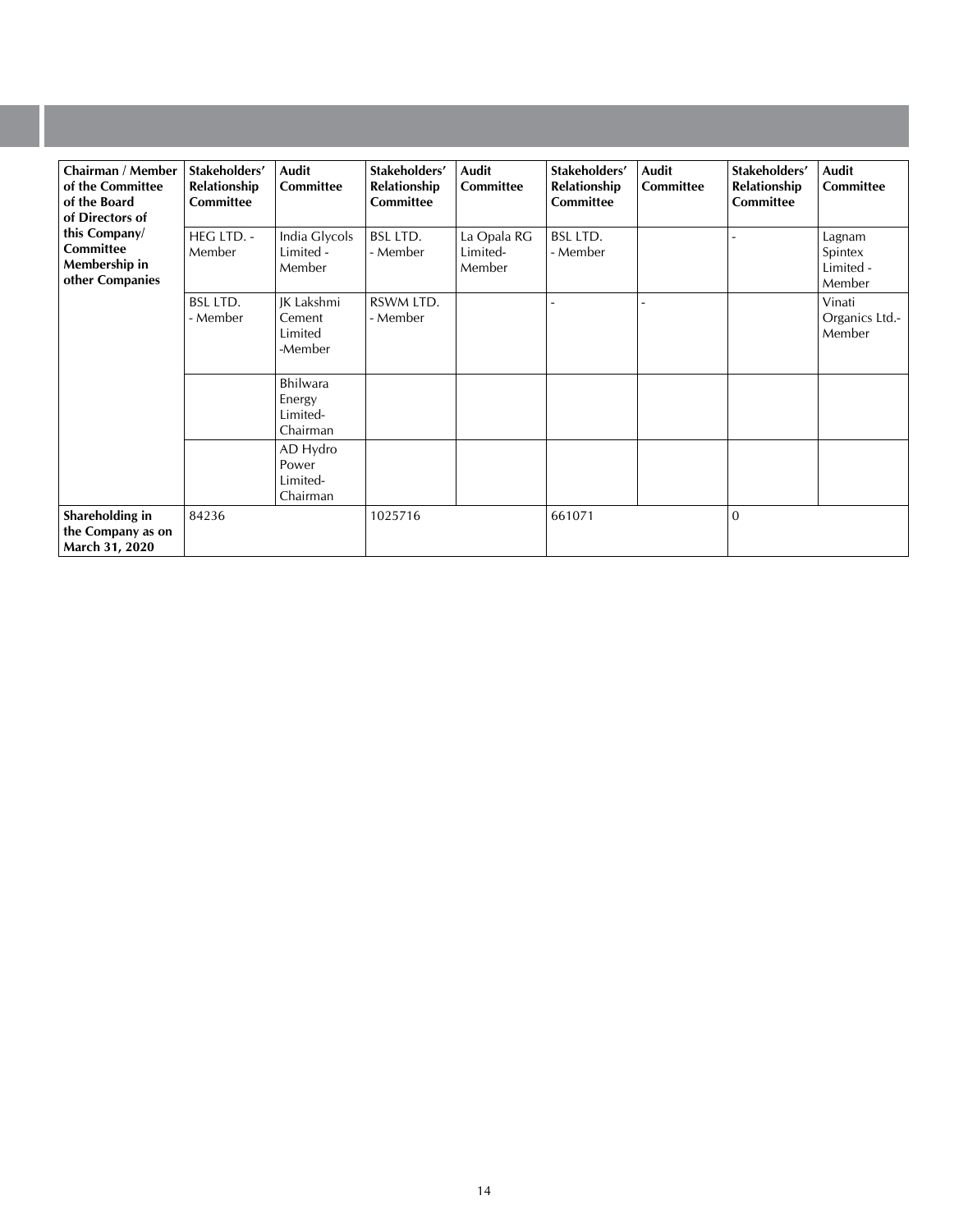

## **ANNEXURE –II**

## **INFORMATION PURSUANT TO PARA A OF SECTION II OF PART II OF THE SCHEDULE V TO THE COMPANIES ACT, 2013- FOR AGENDA ITEM NOS. 5 AND 6**

 $\sigma$   $\sigma$ 

#### **A. GENERAL INFORMATION:**

#### **1. Nature of Industry**

The Company is in the business of manufacturing of wool, wool-blended and premium lightweight fabrics, Trevira wool, Poly Viscose, Poly Viscose Lycra and other specialized fabrics blended with Cotton, Linen for the formal men's wear & women's wear segment.

#### **2. Date or Expected date of commercial production**

The Company was incorporated on 24<sup>th</sup> October, 1970 and commercial production was commenced in 1971.

#### **3. Financial performance based on given indicators**

 The financial performance of the Company during the previous three financial years is as under:

| <b>Particulars</b>                               | <b>Financial Year Ended</b> |                                  |        |  |  |
|--------------------------------------------------|-----------------------------|----------------------------------|--------|--|--|
|                                                  |                             | 31.03.2018 31.03.2019 31.03.2020 |        |  |  |
| Revenue from<br>Operations                       | 403.20                      | 437.31                           | 390.04 |  |  |
| Profit before interest,<br>depreciations & taxes | 32.73                       | 34.68                            | 30.61  |  |  |
| Interest                                         | 13.95                       | 17.50                            | 18.41  |  |  |
| Profit before<br>depreciation                    | 18.78                       | 17.18                            | 12.20  |  |  |
| Depreciation                                     | 17.03                       | 16.02                            | 13.07  |  |  |
| Profit before tax                                | 1.75                        | 1.16                             | (0.87) |  |  |
| Taxation                                         | 0.72                        | 0.29                             | (2.53) |  |  |
| Profit after tax                                 | 1.03                        | 0.87                             | 1.66   |  |  |

#### **4. Export performance and net foreign exchange collaborations**

Exports sales of the Company for the year 2019-20 is  $\bar{\tau}$  201.03 Crores as against  $\overline{\xi}$  226.37 Crores in the year 2018-19.

#### **5. Foreign Investments or collaborations, if any: NIL**

## **B. INFORMATION ABOUT THE APPOINTEE:**

## **1. Background details**

Shri Arun Kumar Churiwal is one of the key promoters of the Company. He is Director of the Company since 1977 and holding 1025716 Equity Shares in the Company as on 31.03.2020. He is B.A. (Hons.) from Calcutta University. He has rich experience over 40 years in Textile Industry.

Shri Nivedan Churiwal is appointed as Joint Managing Director of the Company since 1997 and holding 661071 Equity Shares in the Company as on 31.03.2020. He is Graduate from Calcutta University. He is one of the key promoters of the Company and has vast experience of more than 22 years in Textile Industry.

## **2. Past remuneration and proposed remuneration**

## **Shri Arun Kumar Churiwal:**

The Past remuneration of Shri Arun Kumar Churiwal is as follows:

Basic Pay  $\bar{\tau}$  5.15 Lakhs P.M. with an increment of  $\bar{\tau}$  25000/per annum. Other perquisites as mentioned in the resolution passed by shareholders. Present Basic pay is  $\overline{5}$  5.65 Lakhs.

The Proposed revised remuneration is as follows:

Basic Pay  $\bar{\tau}$  5.65 Lakhs P.M. Other perquisites as mentioned in the resolution (From 01.09.2017 to 31.08.2020).

#### **Shri Nivedan Churiwal:**

The Past remuneration of Shri Nivedan Churiwal is as follows:

Basic Pay  $\bar{\tau}$  4.15 Lakhs P.M. with an increment of  $\bar{\tau}$  20000/per annum. Other perquisites as mentioned in the resolution passed by shareholders. Present Basic pay is  $\bar{\tau}$  4.55 Lakhs.

The Proposed revised remuneration is as follows:

Basic Pay  $\bar{\tau}$  4.55 Lakhs P.M. Other perquisites as mentioned in the resolution (From 26.07.2017 to 25.07.2020).

## **3. Recognition or Awards**

Shri Arun Kumar Churiwal and Shri Nivedan Churiwal are associated with various Chambers/ Organizations relating to trade and industry.

## **4. Job Profile and his suitability**

Shri Arun Kumar Churiwal is Chairman & Managing Director of the Company and is looking after overall affairs of the Company subject to the superintendence, control and direction of the Board of Directors. He is highly contributing towards the growth and development of the Company, having great leadership and administration skills, gives appropriate guidance to the Board and Company, contribute highly in strategic and risk management and corporate governance practices.

Shri Nivedan Churiwal is Joint managing Director of the Company and is looking after overall plant Operations, Procurement/ Sourcing, Marketing, Administration & Management under direction of the Chairman & Managing Director and Board of Directors.

 Taking into account of their qualifications, experience and comparison with similarly suited managerial personnel in the industry and duties and responsibilities placed on them and in view of their contribution to the Company since their appointment, the Board considers their remuneration is in the best interest of the Company.